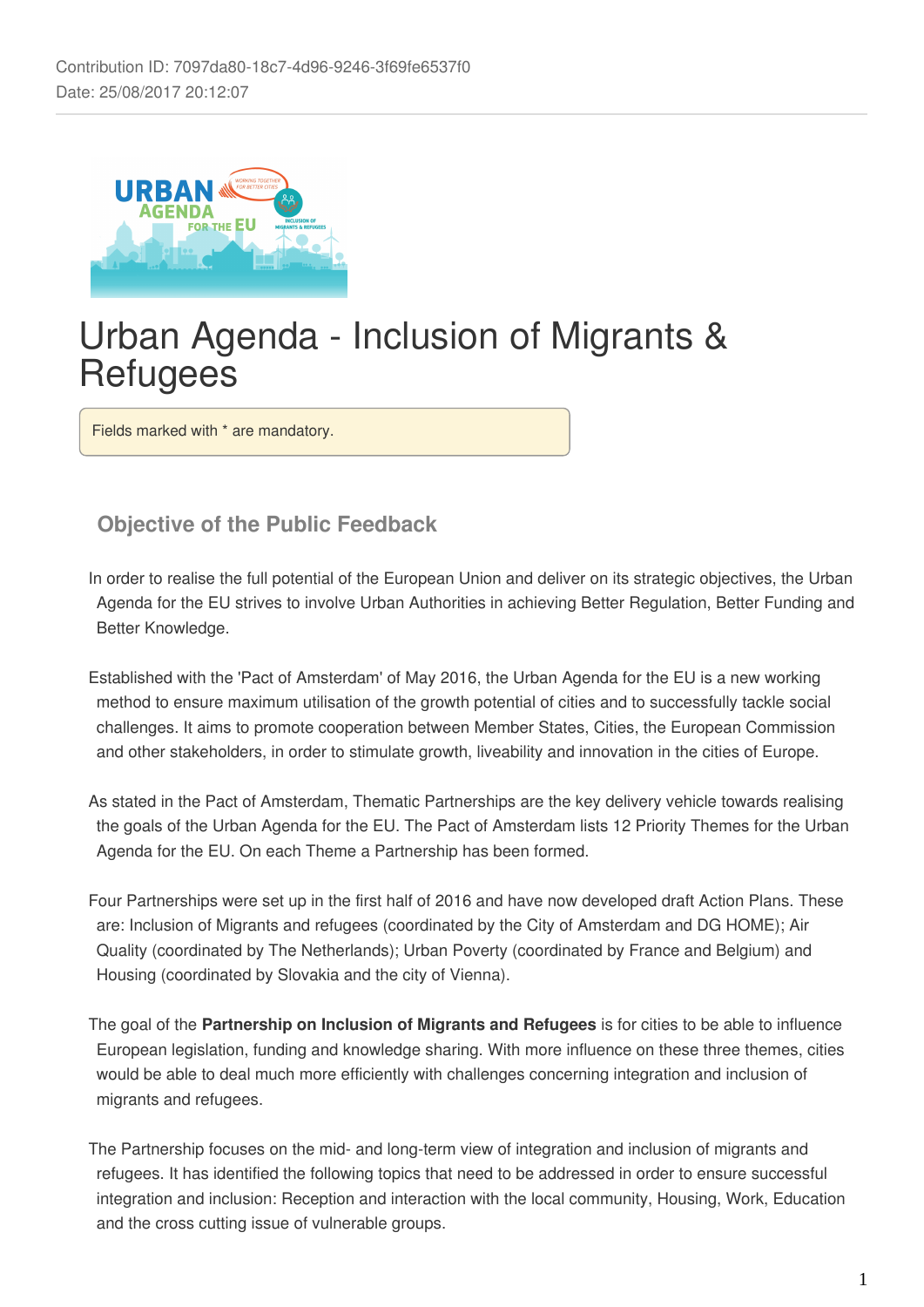**This Public Feedback is part of a process to evaluate the actions and recommendations developed by the Partnership "Inclusion of Migrants and Refugees".** The Action Plan would greatly benefit from the insights of relevant stakeholders, who have the opportunity to contribute to the improvement of actions and recommendations to be implemented in the future.

The results of the online Public Feedback will be taken into consideration by the members of the Partnership on Urban Poverty for the preparation of the final version of the Action Plan, which will be presented to the DG meeting on urban matters (DGs responsible for urban matters in their Member States, the European Commission, the CoR, CEMR and EUROCITIES) taking place on 26 October 2017.

**The individual contributions to this Public Feedback will not be published on the Internet. At the beginning of the questionnaire, you will be able to choose between providing your personal details or submitting your contribution anonymously.**

### **THANK YOU IN ADVANCE FOR YOUR COLLABORATION!**

# **Target group(s)**

Contributions are sought from individuals and national authorities, intergovernmental and nongovernmental organisations, social partners and civil society, academic institutions, financial institutions, international organisations, EU Institutions and Agencies, based in EU Member States or third countries.

## **Period of the online Public Feedback**

From 10/07/2017 to 25/08/2017

### **How to submit your feedback**

You can contribute to this Public Feedback by filling out the online questionnaire, available hereafter. You may find it useful to refer to the background documents which are published alongside this consultation. **Individual contributions to this Public Feedback will not be published on the Internet.** Answers to the online questionnaire will be taken into account by the Partnership as input to a revised version of the Action Plan, which will be published on Futurium before the end of 2017.

#### **Replies may preferably be submitted in English.**

### **Reference documents and websites**

- 1. [Background Paper to the Public Feedback to the Partnership on Inclusion of Migrants](https://ec.europa.eu/futurium/en/inclusion-migrants-and-refugees/background-paper-public-feedback)  [and Refugees](https://ec.europa.eu/futurium/en/inclusion-migrants-and-refugees/background-paper-public-feedback)
- 2. [Pact of Amsterdam](https://ec.europa.eu/futurium/en/content/pact-amsterdam)
- 3. [Futurium section dedicated to the Partnership on Inclusion of Migrants and Refugees](https://ec.europa.eu/futurium/en/inclusion-of-migrants-and-refugees)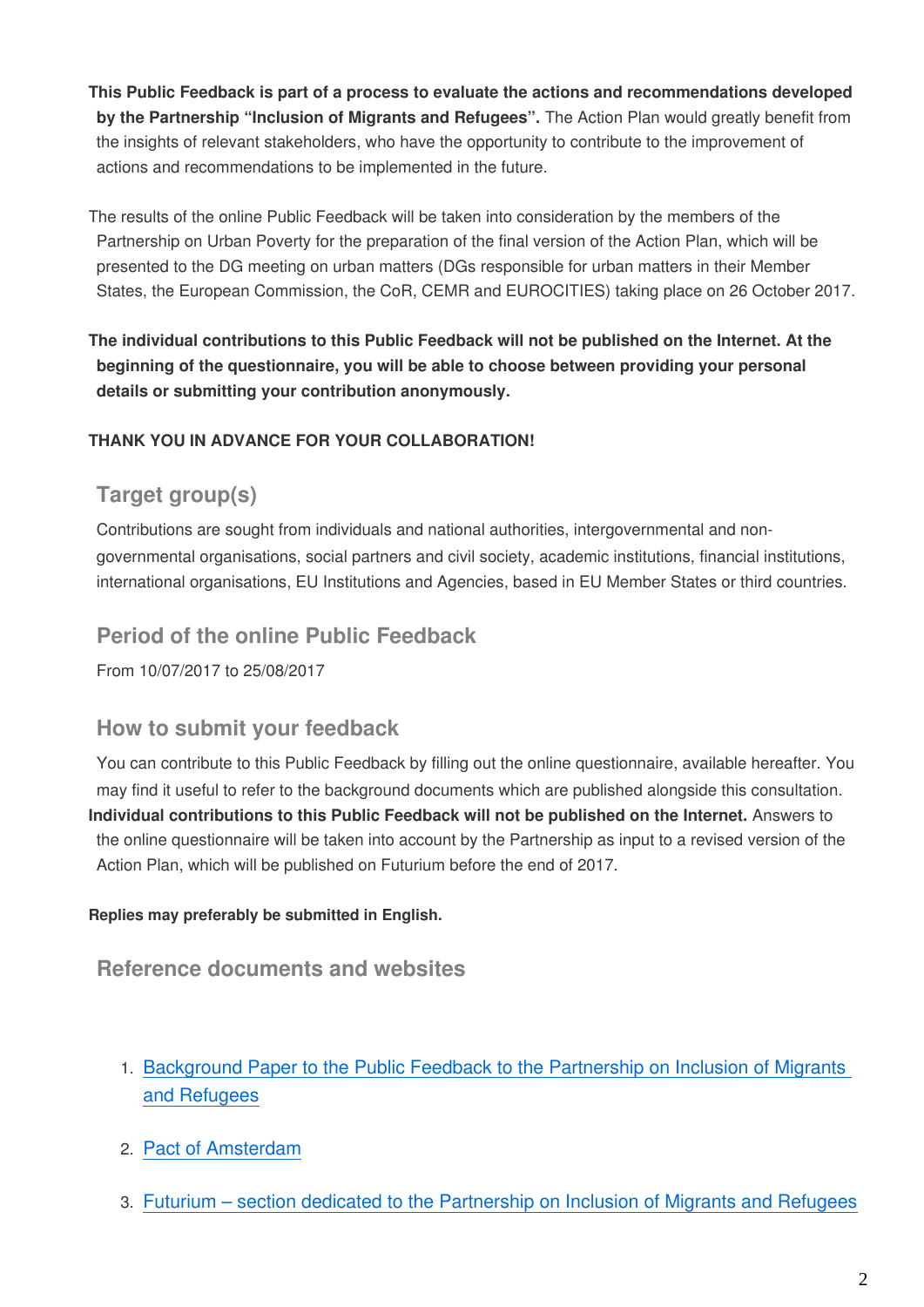## **Disclaimer**

The information and views contained in the online Public Feedback are those of the Partnership and do not reflect the official opinion of the European Commission. The Commission does not guarantee the accuracy of the information contained therein. Neither the Commission nor any person acting on the Commission's behalf may be held responsible for the content and the use which may be made of the information contained therein.

# **Contact details**

Secretariat of the Urban Agenda, Communication team E-mail: UA.communication@ecorys.com

- **\*** 1. Are you responding as an individual:
	- Yes
	- $\odot$  No
- **\*** 2. Are you responding on behalf of an organisation:
	- O Yes
	- No
- **\*** 2.a. Are you a public, private or non-governmental organisation?
	- **O** Public
	- **Private**
	- C NGO
	- O Other

Please specify the level of your public organisation

- $\overline{\mathsf{V}}$  Local
- Regional
- **National**
- $\Box$  EU
- $\Box$  International

**\***Please specify

```
Associations representing all the local authorities of Bavaria, Baden-
Württemberg and Saxony
```
- **\*** 2.b. In which country is your organisation based?
	- **C** Austria
	- **Belgium**
	- C Bulgaria
	- Croatia
	- Cyprus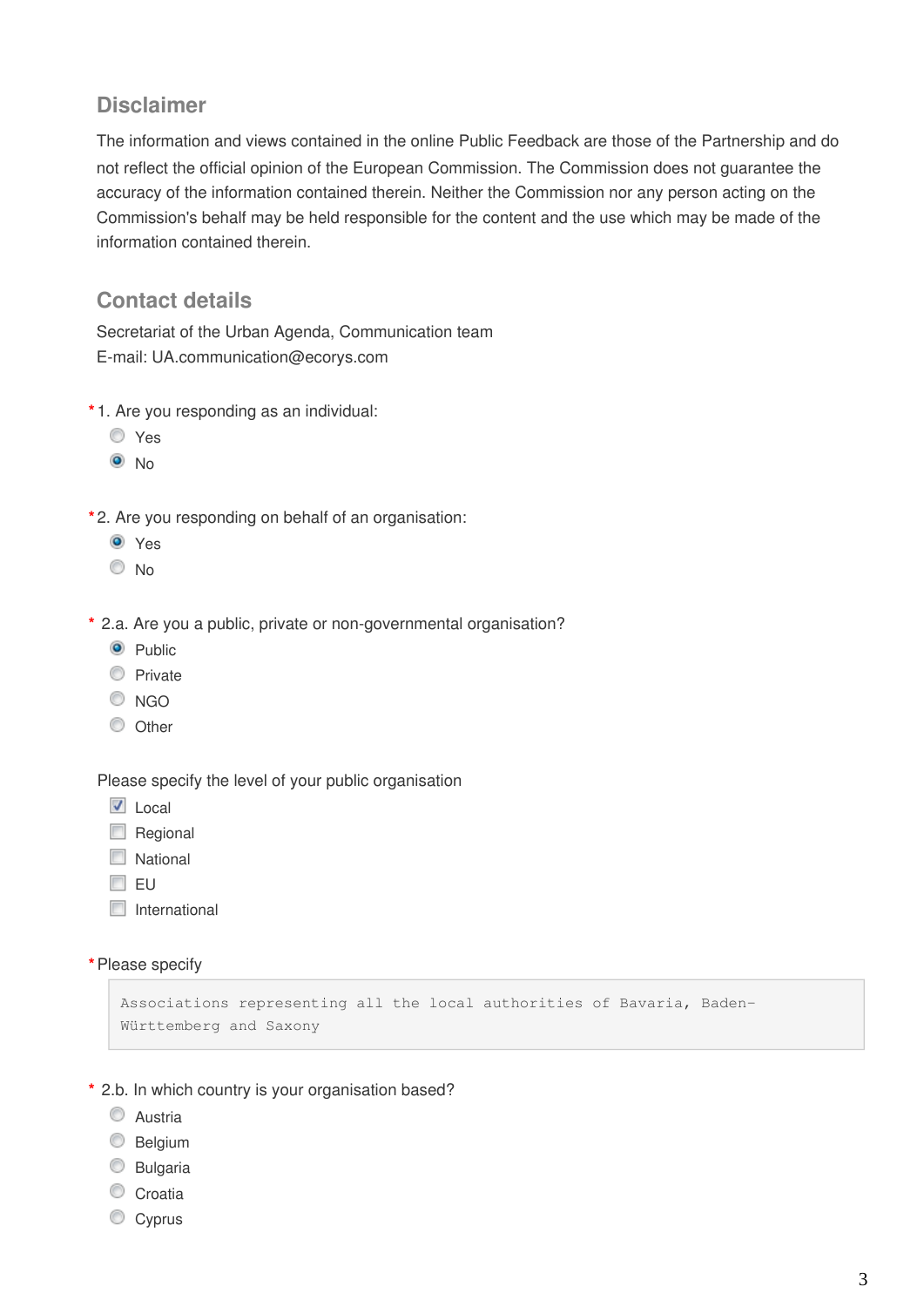- Czech Republic
- **O** Denmark
- C Estonia
- **Einland**
- **E**rance
- **G** Germany
- C Greece
- **EXT** Hungary
- **O** Ireland
- $\circ$  Italy
- C Latvia
- **C** Lithuania
- C Luxembourg
- **Malta**
- **Netherlands**
- C Poland
- **Portugal**
- C Romania
- Slovak Republic
- **Slovenia**
- Spain
- **Sweden**
- United Kingdom
- $\circledcirc$  Other
- 3. Name, surname and position of the respondent (this information will be kept strictly confidential)

```
Caroline Bogenschütz, Head of the European Office of Local Authorities of Baden-
Württemberg
```
4. Name of the institution (if applicable - this information will be kept strictly confidential)

```
Joint European Offices of the Local Authorities of Bavaria, Baden-Württemberg 
and Saxony
```
5. Email ((this information will be kept strictly confidential)

c.bogenschuetz@europabuero-bw.de

# **THEME 1 : Better Funding**

 The Urban Agenda will contribute to identifying, supporting, integrating, and improving traditional, innovative and user-friendly sources of funding for Urban Areas at the relevant institutional level, including from European structural and investment funds (ESIF) in view of achieving effective implementation of interventions in Urban Areas. The Urban Agenda for the EU will not create new or increased EU funding aimed at higher allocations for Urban Authorities. However, it will draw from and convey lessons learned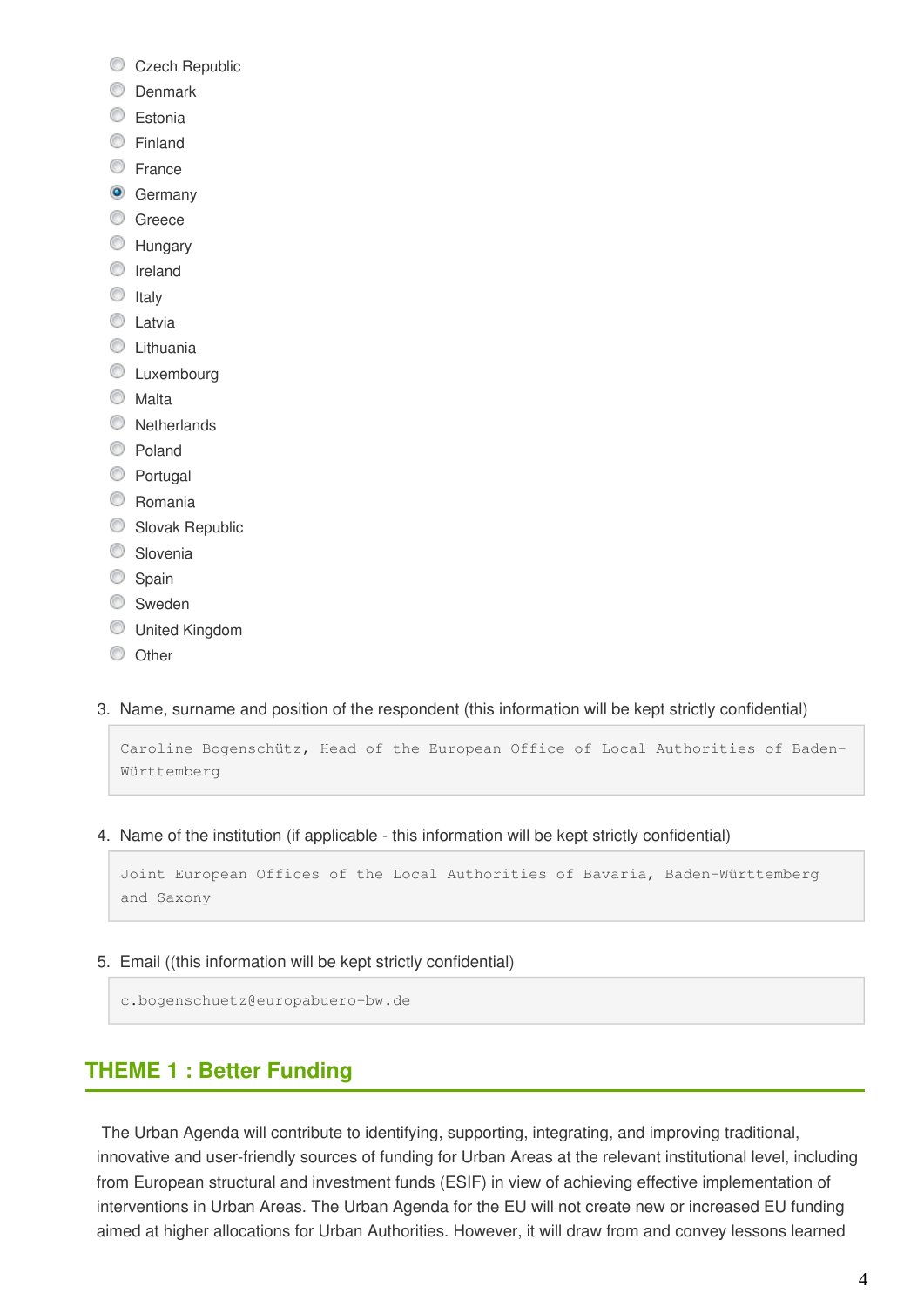on how to improve funding opportunities for Urban Authorities across all EU policies and instruments, including Cohesion Policy.

The actions presented below have been prepared by the Partnership on Inclusion of Migrants and Refugees and aim to address the Better funding theme.

### **[DRAFT ACTION 1 - Establishment of Financial Blending Facilities for cities and SMEs](https://ec.europa.eu/futurium/en/inclusion-migrants-and-refugees/background-paper-public-feedback#Action%201)**

#### **Presentation of BOTTLENECK 1 to be addressed**

This action aims at tackling the lack of easy direct access for cities/SMEs/social impact funds to EU funding targeting refugee integration, in particular the AMIF (Asylum, Migration and Integration Fund).

1. On a scale of 1 to 5 (with 1 being the weakest and 5 the strongest), to what extent you find this issue crucial and why?

|                                                  | 1 -     | $2 -$ | $3 -$   | $4 -$  | 5 -       | N  |
|--------------------------------------------------|---------|-------|---------|--------|-----------|----|
|                                                  | Weakest | Weak  | Regular | Strong | Strongest | /A |
| * To what extent you find this<br>issue crucial? |         |       |         | O      |           |    |

#### 1.a. Please briefly justify your score

Especially local authorities that find themselves in financial difficulties need external funding in the form of grants in order to master and financially shoulder their integration tasks. These require bigger investments in fields like language learning, education, social culture and labour market.

The funding landscape for integration projects is divers and concerning the effort for some even daunting. The familiarization with the funding programmes as well as the application process is – at least in part – associated with a substantial expenditure of time. Therefore, the bundling of the offers as well as an easier access to the funding formats would be extremely welcome. But it is still a controversial issue whether financial blending facilities (mixed financing) are suited to meet the local challenges.

Furthermore it shall be noted that the required own contribution from the applicants represents especially in the case of smaller players from the civil society – and that includes migrant organisations as well – often an insurmountable obstacle. Financial assistance might also play a role for SMEs. But the removal of restrictions to the resident status – especially concerning the employment of refugees – is more important for them.

#### **Presentation of ACTION 1**

The **objective** of this action is to establish one or several blending facilities, which combine the delivery of grants from EU funding with loan financing provided by the EIB. A potential implementation could be the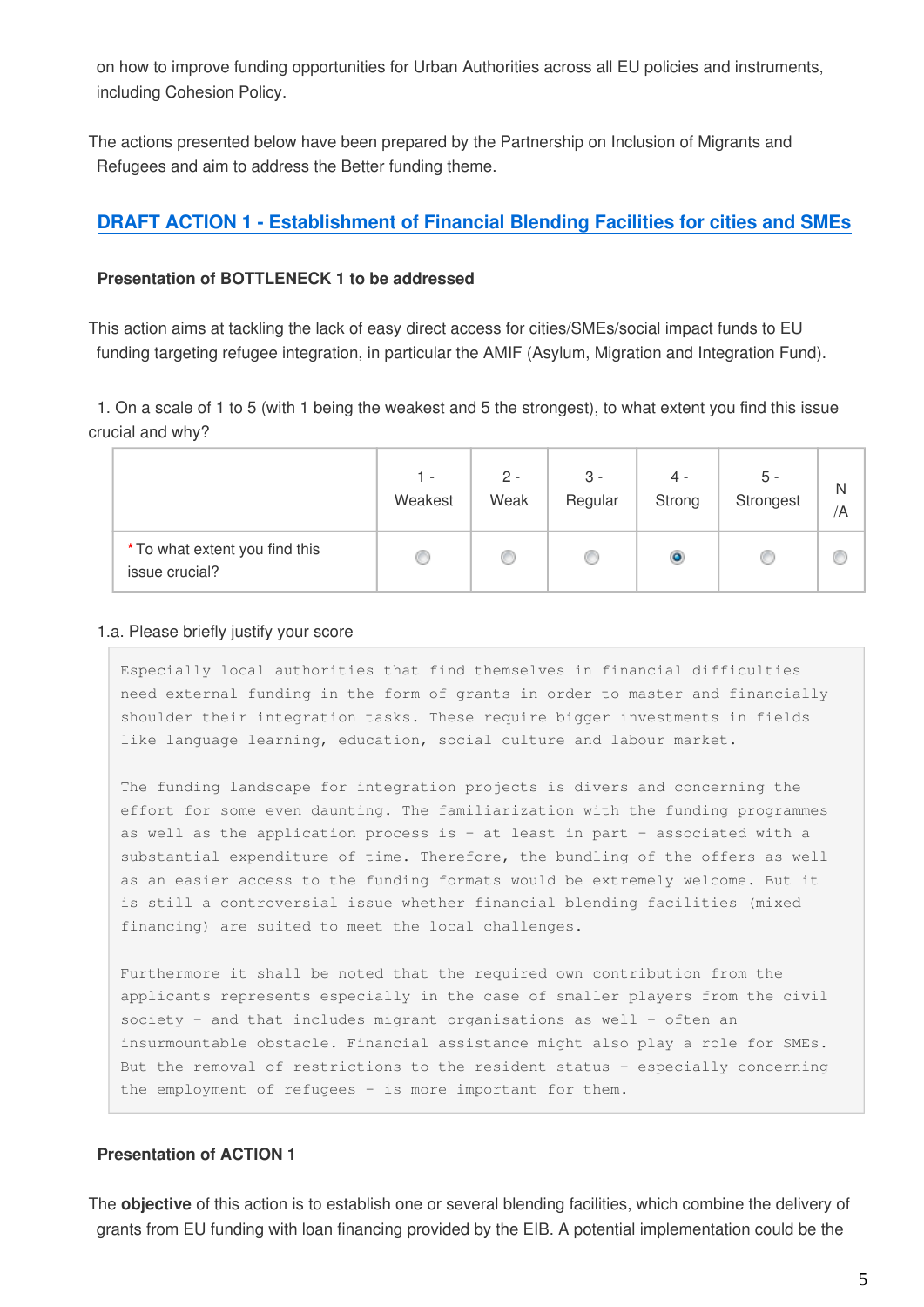creation of a blending facility between the AMIF grant resources and the EIB loan resources.

Foreseen **activities** include:

- The preparation of draft concept papers for one or several blending facilities;
- Interviews with cities, MS and financial institutions;
- The elaboration of proposals for the necessary regulatory changes to EU regulations;
- The negotiation of the facility related documentation.

The implementation of this action is expected to lead to the provision to cities/social impact funds of a direct access to additional funding for migration/integration-related investments. It will also lead to an increase in the possibilities for SMEs to receive a loan from financial institutions for migration/refugeerelated investments.

**\*** 2. Based on your experience, do you believe that this action would contribute to addressing the abovementioned bottlenecks?

- **Mostly Yes**
- **O** Partially Yes
- $\odot$  No
- <sup>O</sup> I don't know

#### 2.a. Please justify briefly your choice

We welcome the bundling of different funding opportunities (grants) with a simultaneous facilitation of access requirements, conditions and project handling. At the same time the bundling might promote networking between project managers and support the exchange of experiences. The Local Authorities of Bavaria, Baden-Württemberg and Saxony however prefer a financial assistance without loan financing. Mixed financing does not imply automatically an easier access. Borrowing increases the administrative burden of the local authorities as various departments have to be involved and complicated processes in cooperation with the EIB have to be undergone. Moreover, borrowing increases the financial risk. In the past, several local authorities shied away from applying for other facilities.

**\*** 3. According to your experience, do you believe that the bottleneck presented above could be better tackled through other action(s)?

- Yes
- $\odot$  No
- I don't know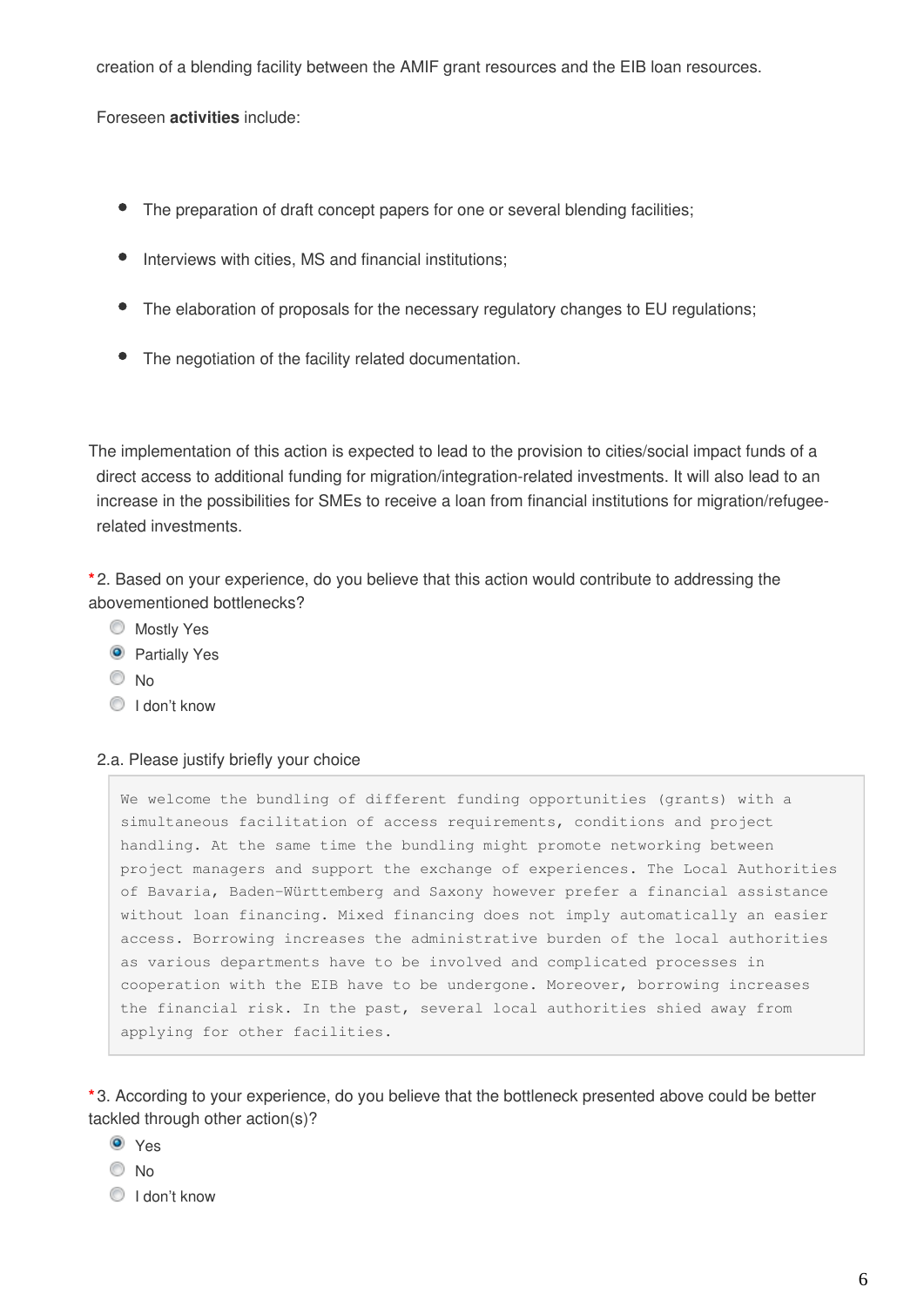3.a. If yes, which other actions would you propose? Please briefly indicate which actors should be involved in its implementation

```
The proposals include: 
- Minimisation of the co-payment of partners of integration projects, maybe 
with additional support from the state in order to reach full financing. 
- an easier and more flexible arrangement of existing funding programmes (ESIF,
AMIF, FEAD) without having to undergo complicated processes in cooperation with 
the EIB
- support for national funding programmes by funds from the EU (if certain 
criteria are fulfilled)
- a proportionate pre-financing of projects (especially to avoid troubles for 
smaller project partners )
```
**\*** 4. Are you aware of initiatives or documentation developed at international, EU, national, regional or local level that could be relevant for this action?

- **O** Yes
- $\odot$  No

4.a. If yes, thank you for providing relevant details

Positions papers for the simplification of the existing funding programmes, e.g. - Position paper of the German managing authority for the ESF (federal level) concerning the organisation of ESF post 2021 – Towards a new "Lean Fund Management" (LFM)

- Notes from the German "Freie Wohlfahrtspflege" (non-statutory welfare sector) concerning the implementation and further development of FEAD

### **[DRAFT ACTION 2 - Establishment of Financial Blending Facilities for microfinance](https://ec.europa.eu/futurium/en/inclusion-migrants-and-refugees/background-paper-public-feedback#Action%202)**

#### **Presentation of BOTTLENECK 2 to be addressed**

This action aims at tackling the barriers which newly arrived or settled migrants face when they attempt to start a business in their host locality (e.g. hurdles in access to funding, lack of familiarity with administrative and legal requirements, legal restrictions).

1. On a scale of 1 to 5 (with 1 being the weakest and 5 the strongest), to what extent you find this issue crucial and why?

|  | $\overline{\phantom{a}}$<br>Weakest | 2 -<br>Weak | 3 -<br>Regular | 4<br>Strong | . ს<br>Strongest | N<br>/A |
|--|-------------------------------------|-------------|----------------|-------------|------------------|---------|
|  |                                     |             |                |             |                  |         |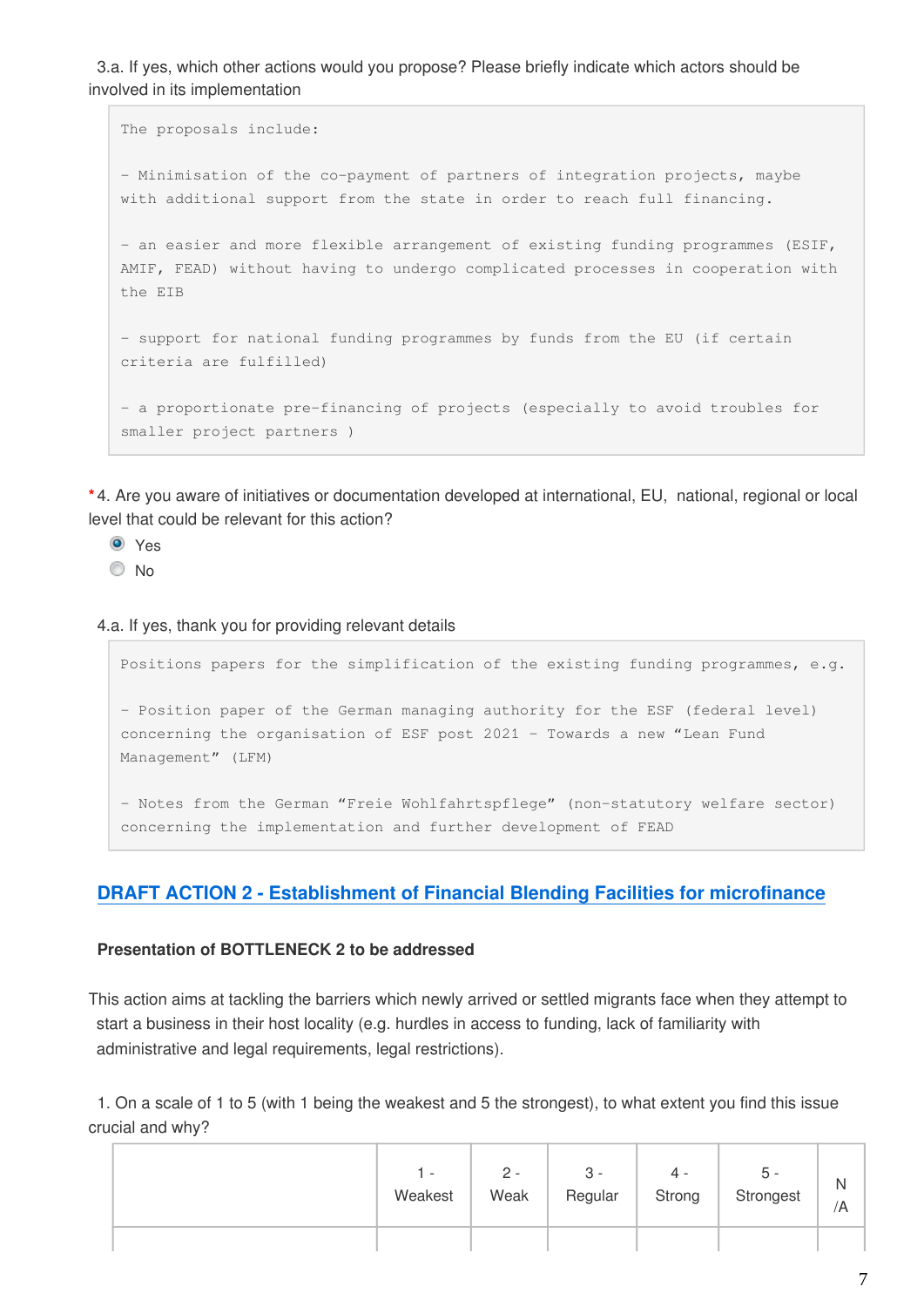#### 1.a. Please briefly justify your score

Persons with a migrant background do not only encounter the usual challenges other company founders face. Moreover, they face challenges due to a lack of knowledge of the economic system of the host country as well as of questions concerning the right of residence and the recognition of acquired qualifications. Furthermore, studies show that migrants compared to company founders without a migrant background less often use financial funding opportunities. Becoming self-employed can open the way to social advancement. But it should not be forgotten that company founders without the necessary language skills face higher risks.

⊙

#### **Presentation of ACTION 2**

The **objective** of this action is to strengthen the accessibility and provision of business development services, as part of microloan packages. To do so, this action aims to promote and make better use of the EIF microfinancing possibilities.

Foreseen **activities** include the potential implementation of a pilot programme which could introduce embedded grants into the EaSI (European Commission's Programme for Employment and Social innovation) guarantee product. Grants of EUR 400 per micro-borrower would be paid to financial intermediaries who lend to migrants and refugees and combine the microloan with business development services.

The implementation of this action is expected to help micro-enterprises of refuges and migrants in accessing business development services.

**\*** 2. Based on your experience, do you believe that this action would contribute to addressing the abovementioned bottlenecks?

- Mostly yes
- **O** Partially yes
- © No
- **I** don't know
- 2.a. Please justify briefly your choice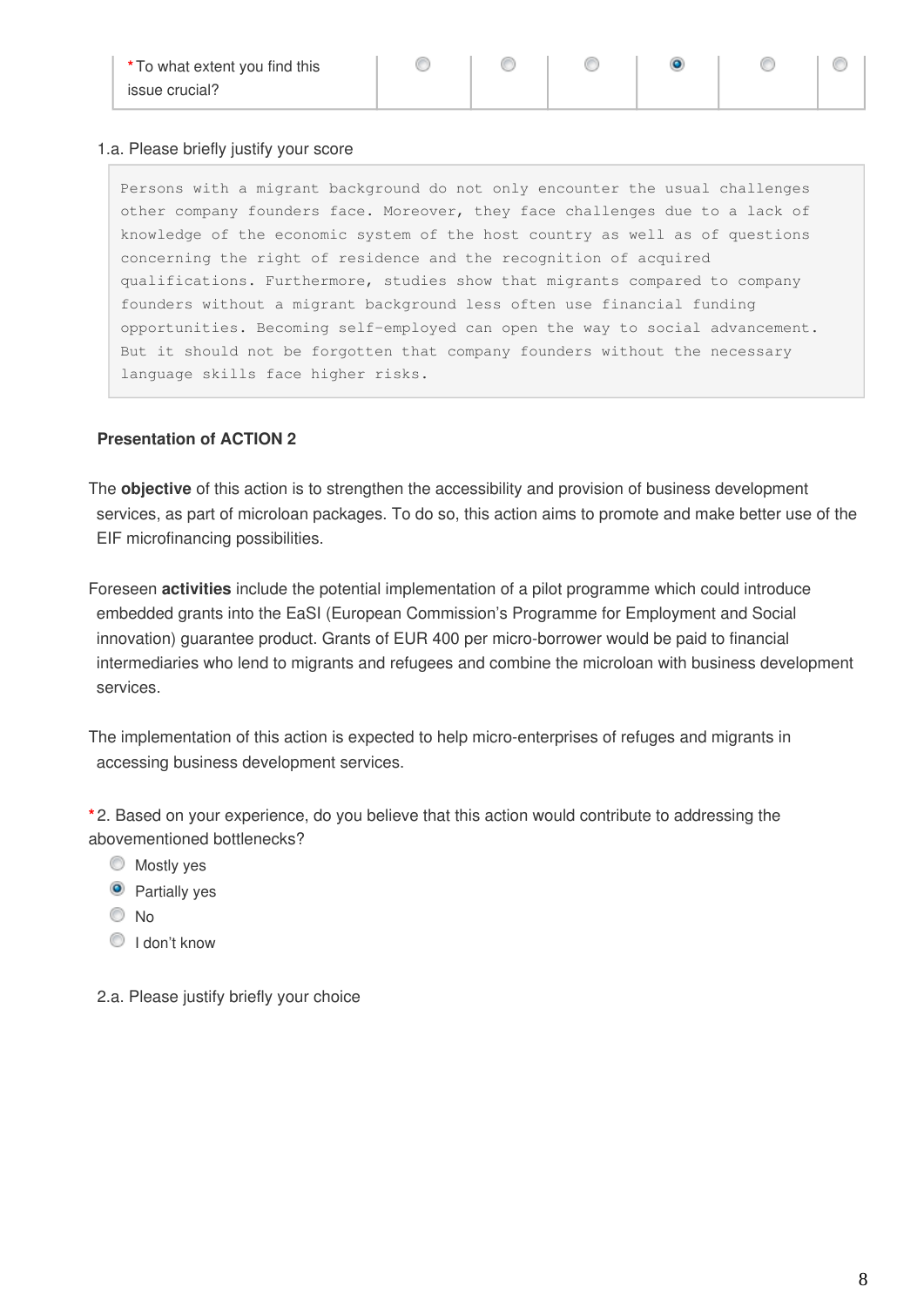We welcome the linking of microcredits of a usual amount to an easier access to information concerning the administrative and legal requirements, the limitations and the intercultural circumstances. It is important that the advice centres open themselves to intercultural aspects, offer personal and lowthreshold counselling and are familiar with questions from persons with migrant background (right of residence, recognition of acquired qualifications, trainer licences and the like). It could be problematic that the existence of such centres is often not sufficiently well-known to use them. The services of financial intermediaries could provide an opportunity, but the success still depends on the person in question and his or her commitment.

Culture-sensitive counselling, easier recognition of qualifications acquired abroad as well as faster and financed adaptation qualification measures (reskilling) coupled with profession-specific language skills should be put together in an overall package. This "package" should be so well known that it indeed reaches the target group. Studies on company foundations of migrants as support would be supportive and recommendable.

**\*** 3. According to your experience, do you believe that the bottleneck presented above could be better tackled through other action(s)?

- Yes
- $\odot$  No
- I don't know

**\*** 4. Are you aware of initiatives or documentation developed at international, EU, national, regional or local level that could be relevant for this action?

- **O** Yes
- © No

#### 4.a. If yes, thank you for providing relevant details

- In Germany the network IQ (integration by qualification) exists since the early 2000s, formerly funded by EIF. In various locations models for culturesensitive counselling of founders with migrant background have been tested. The ASM (Workgroup of self-employed Migrants) from Hamburg belongs to its members. - In the city of Mainz the network InBez focuses on the promotion of migrant economy - Programme "Gründungszuschuss" (foundation grants) of the Bundesagentur für Arbeit (Federal Agency of Employment) - Institut für Mittelstandsforschung (Institute for SME Research) Mannheim - Website "starting your own business": http://www.existenzgruender.de/EN/Home /inhalt.html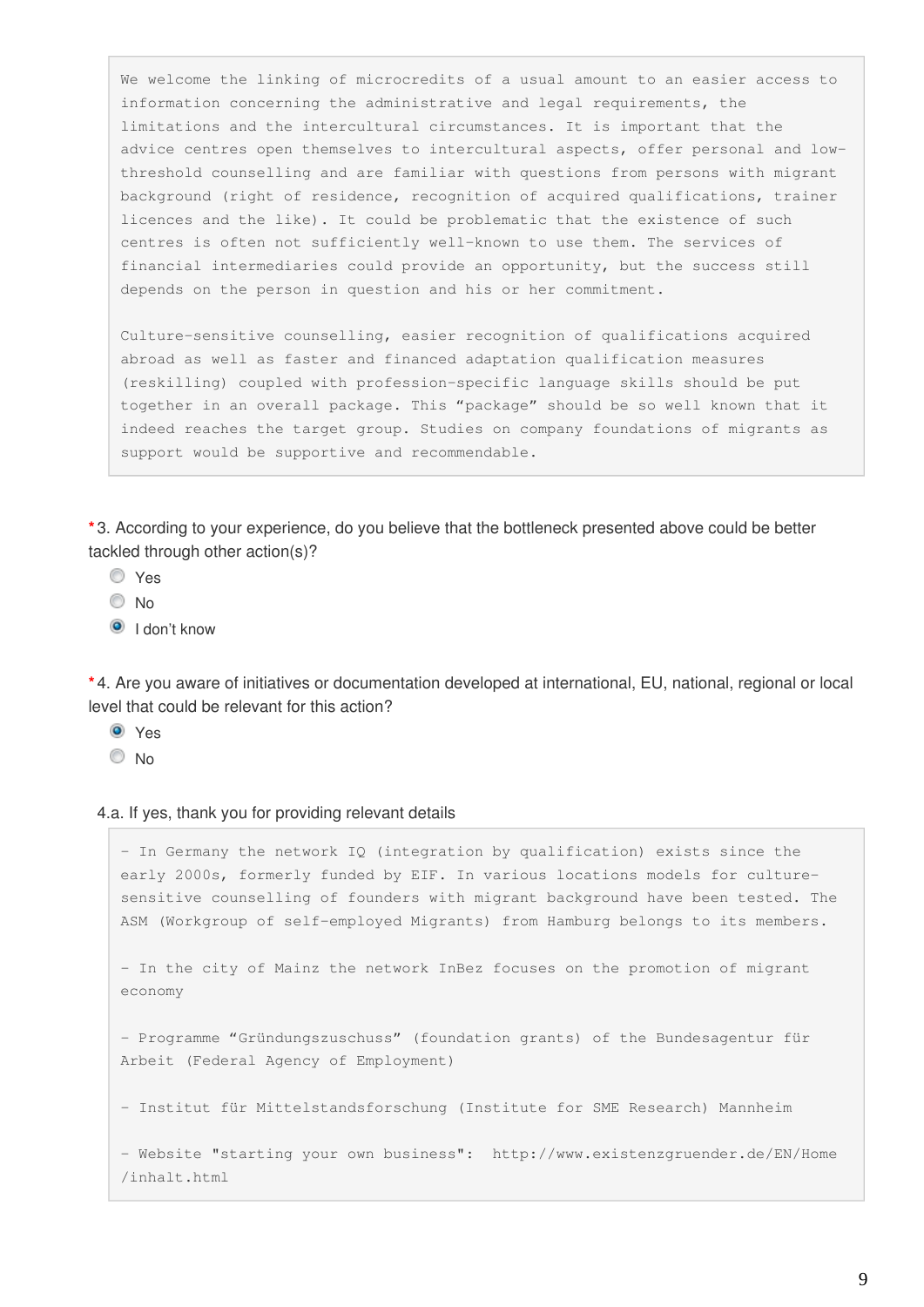# **[DRAFT ACTION 3 - Reduce regulatory and practical barriers for cities and local](https://ec.europa.eu/futurium/en/inclusion-migrants-and-refugees/background-paper-public-feedback#Action%203)  [authorities and promote tools to guarantee a better access to EU integration funding](https://ec.europa.eu/futurium/en/inclusion-migrants-and-refugees/background-paper-public-feedback#Action%203)**

#### **Presentation of BOTTLENECK 3 to be addressed**

This action aims at tackling the issue of the problematic access for cities to ESIF or AMIF funding. Cities in general do not have direct or sufficient access to integration funding as this funding is channelled through regional managing authorities or central governments.

1. On a scale of 1 to 5 (with 1 being the weakest and 5 the strongest), to what extent you find this issue crucial and why?

|                                                  | 1 -     | $2 -$ | $3 -$   | $4 -$  | 5 -       | Ν  |
|--------------------------------------------------|---------|-------|---------|--------|-----------|----|
|                                                  | Weakest | Weak  | Regular | Strong | Strongest | /A |
| * To what extent you find this<br>issue crucial? |         |       |         | O      |           |    |

#### 1.a. Please justify briefly your scoring

There are not sufficient funds available on the local level to master successfully the challenge of integration; the existing EU funding programmes provide very important impulses. However, concerning those programmes during the current funding period optimization potential was identified. The familiarization with the different funding formats as well as the application procedure and the project handling go with a huge effort. The obstacles for a successful application discourage some local authorities, especially those with limited staff capacity, from realising very good ideas with the help of EU funds. The participation of the local authorities in the elaboration of the general framework is crucial for achieving a demand-oriented funding.

#### **Presentation of ACTION 3**

The **objective** of this action is to provide guaranteed city access to EU integration funding, namely by reflecting on the regulatory and by developing solutions for the post 2020 Multiannual Financial Framework.

Foreseen **activities** include:

- Issuing a practical guide on the use of EU funds in supporting cities' effort for inclusion of migrants and refugees;
- Analysing obstacles/barriers towards EU funding and best practices; Meeting with relevant stakeholders;
- Drafting recommendation for the post 2020 EU funding regulation;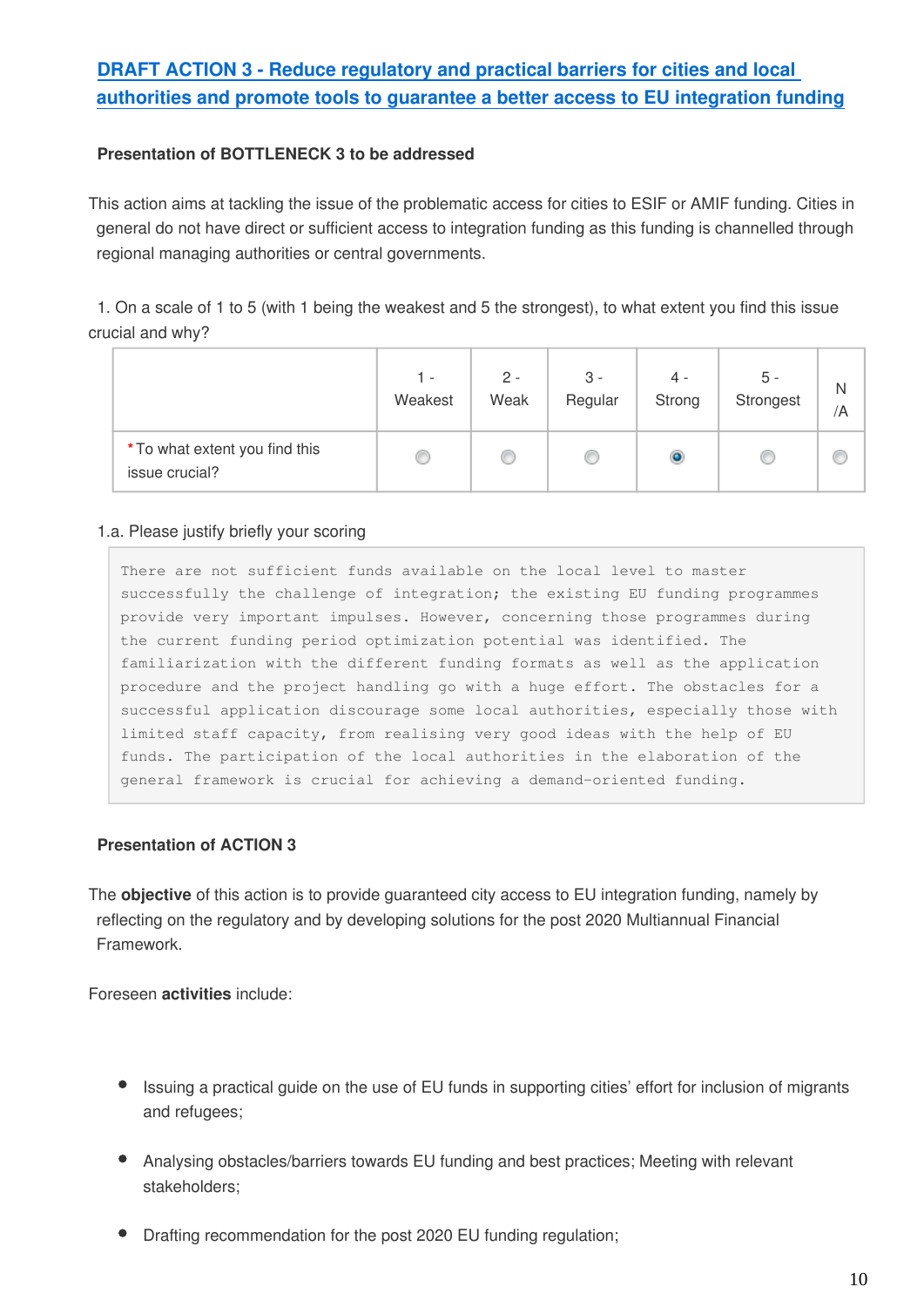- Steering towards a new post 2020 regulation for a single fund for EU Migrant Integration Measures;
- Drafting a communication strategy.

The implementation of this action is expected to lead to the elaboration of a recommendation paper to be put forward by April 2018.

**\*** 2. Based on your experience, do you believe that this action would contribute to addressing the abovementioned bottlenecks?

- **O** Mostly yes
- **Partially yes**
- © No
- I don't know

#### 2.a. Please justify briefly your choice

The national and the operational programmes differ from region to region in order to do justice to the local circumstances. A guideline developed by the thematic partnership should be altered by the respective local administrative bodies in order to avoid rising false expectations. The aim should be to have a simply understandable integration guideline for each region. An appropriate communication of funding opportunities is extremely important.

We welcome the analysis of the obstacles for EU funding and of good practices; this builds an important basis for the organization of the future multiannual financial framework, maybe with a bundling opportunity of various programmes for integration. It is important to gather the experiences from a multitude of integration project partners. A close exchange of the thematic partnership with those local authorities which do not participate in the partnership is desirable.

The drafting of recommendations for the new funding period and the preparation of a new regulation for the simplification and combination of present EU funding opportunities for integration are welcome. As far as possible facilitations should already be introduced during the current funding period. Important points are the reduction of administrative burdens, more flexibility in regards to the funding purpose and an overarching funding of target groups (EU citizens, third-state nationals, persons with migrant background independently of their nationality).

The benefit of the programmes "Rights, Equality and Citizenship" as well as of the "Europe for Citizens" should not be underestimated in regards to the reduction of fears, prejudices and racism and therefore for the increase of integration chances. Also the question should be raised for example, how it can be prevented that conflicts, stemming from the countries of origin, divide migrant groups from those countries.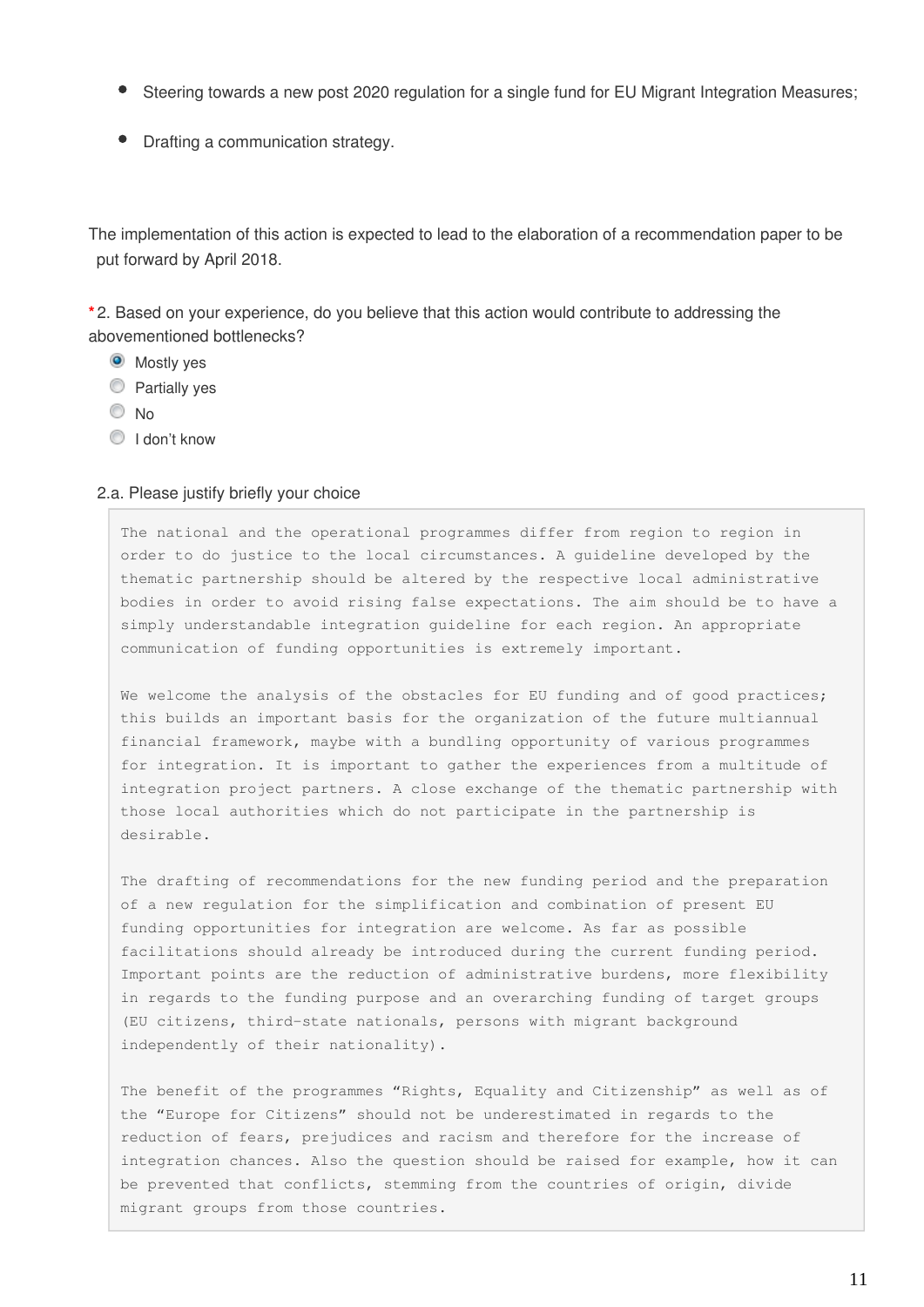**\*** 3. According to your experience, do you believe that the bottleneck presented above could be better tackled through other action(s)?

Yes

 $\odot$  No

**I** don't know

3.a. If yes, which other actions would you propose? Please briefly indicate which actors should be involved in its implementation

**\*** 4. Are you aware of initiatives or documentation developed at international, EU, national, regional or local level that could be relevant for this action?

- <sup>O</sup> Yes
- © No

4.a. If yes, thank you for providing relevant details

Eckpunkte für eine Vereinfachung der ESIF-Verordnung in der Förderperiode 2021+ (Key points for a facilitation of the ESIF-Regulation for the funding period post 2021), developed by representatives of the Coordination Unit of the German Federal Ministry for Economic Affairs and Energy (EA3 – coordination of EU cohesion and structural policy) and by representatives of the EFREadministration and certifying authorities of the Länder

Position paper of the federal managing authority of the ESF concerning the organisation of ESF post 2021 – Towards a new "Lean Fund Management" (LFM)

Various position papers of local authorities on the future of cohesion policy, including as well a position paper from our Joint European Offices of Local Authorities of Bavaria, Baden-Württemberg and Saxony, and the know-how of the persons in charge of integration and refugees in the local authorities

Various regional EU funding handbooks for the local authorities

An event organized by the European Offices of the Local Authorities of Baden-Württemberg, the German Association of Towns and Municipalities and the Federal Association of Non-statutory Welfare (BAGFW) concerning the EU funding opportunities of integration projects on 9th October 2017 in Brussels

Could you identify other bottlenecks to be tackled with more urgency than the abovementioned ones? Please elaborate

Would you like to be kept informed on the developments of this theme and on the activities of the Partnership?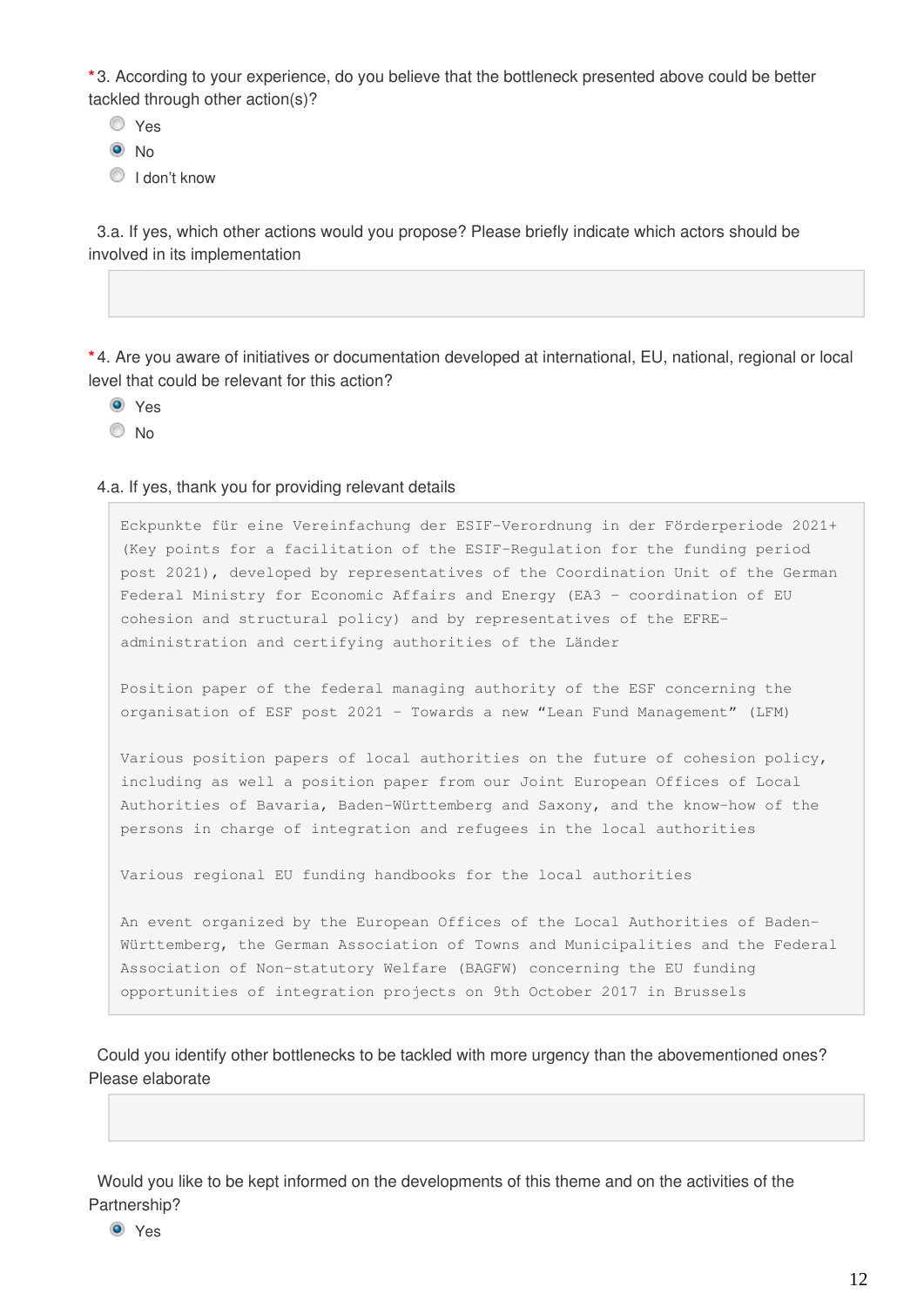If yes, please indicate your email address

info@ebbk.de

# **THEME 2 : Better Regulation**

 Drawing on the general principles of better regulation, EU legislation should be designed so that it achieves the objectives at minimum cost without imposing unnecessary legislative burdens. In this sense the Urban Agenda for the EU will contribute to the Better Regulation theme. The Urban Agenda for the EU will not initiate new regulation, but will be regarded as an informal contribution to the design of future and revision of existing EU regulation, in order for it to better reflect urban needs, practices and responsibilities.

The action presented below has been prepared by the Partnership on Inclusion of Migrants and Refugees and aims to address the Better regulation theme.

# **[DRAFT ACTION 4 - Protection and reinforcement of the rights of children with a](https://ec.europa.eu/futurium/en/inclusion-migrants-and-refugees/background-paper-public-feedback#Action%204)  [migrant background from a multilevel perspective](https://ec.europa.eu/futurium/en/inclusion-migrants-and-refugees/background-paper-public-feedback#Action%204)**

#### **Presentation of BOTTLENECK 4 to be addressed**

This action aims at ensuring the reinforcement of the rights of migrant children, namely tackling the issues of:

- Lack of appropriate protection of the unaccompanied minors (UAM);
- School segregation, in the form of concentration of migrant children in schools

1. On a scale of 1 to 5 (with 1 being the weakest and 5 the strongest), to what extent you find this issue crucial and why?

|                                                  | 1 -<br>Weakest | $2 -$<br>Weak | $3 -$<br>Regular | $4 -$<br>Strong | 5 -<br>Strongest | N<br>/A |
|--------------------------------------------------|----------------|---------------|------------------|-----------------|------------------|---------|
| * To what extent you find this<br>issue crucial? |                | O             | O                |                 |                  |         |

1.a. Please briefly justify your score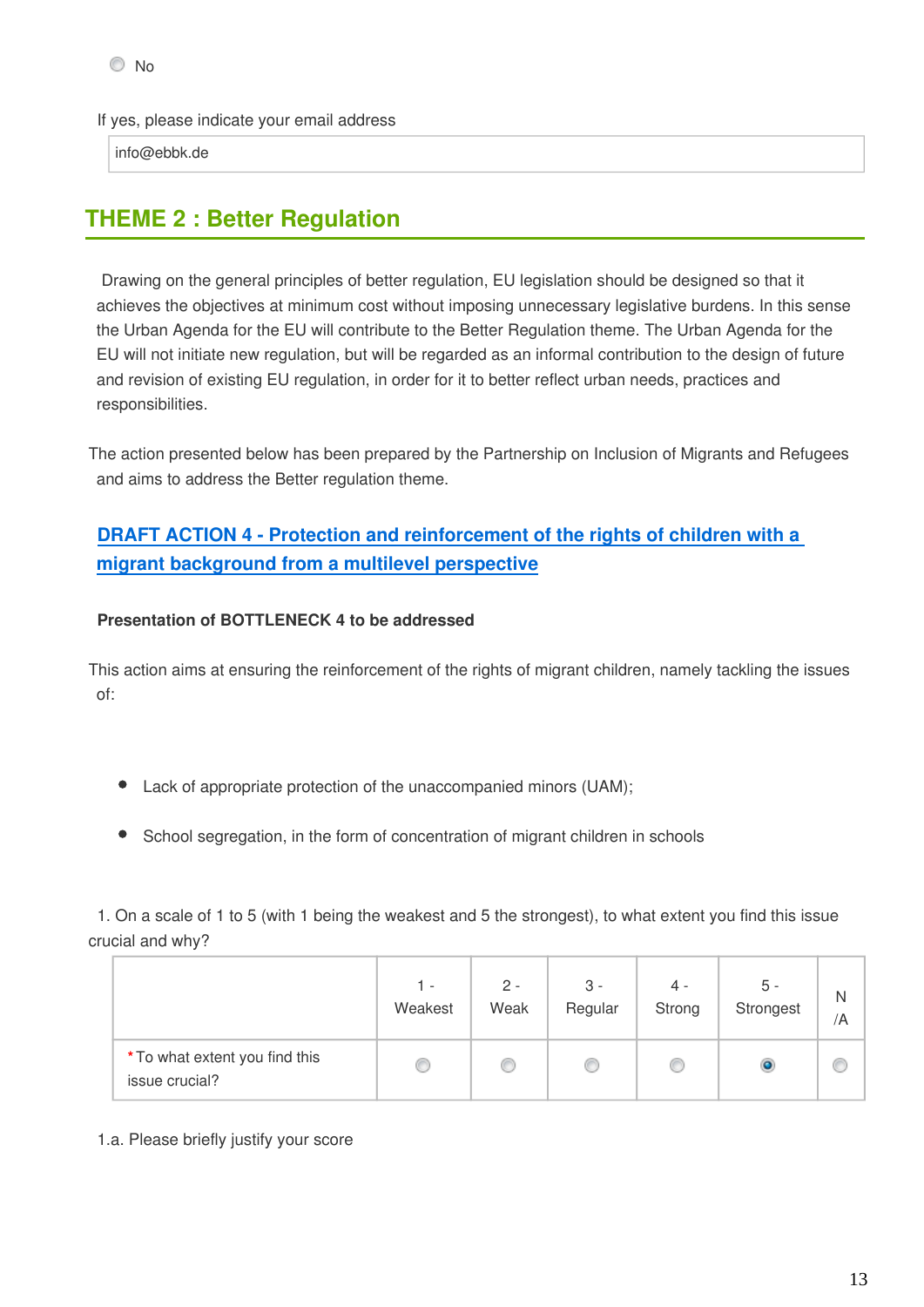Integration only succeeds in contact with pupils from the host country; moreover an adequate protection of minor refugees is seen as an essential requirement for their positive development. The current practice to limit services for the youth to 18 years of age is challenged by some sides. Furthermore, not only unaccompanied minor refugees are in huge need of protection during and after their escape but also children accompanied by their families. It is a huge challenge to cushion interrupted education biographies. Also a consolidation of therapeutic treatment should be taken into consideration.

#### **Presentation of ACTION 4**

The **objective** of this action is to focus on:

- Generating better regulation with respect to UAMs;
- Achieving inclusive education for children with migrant background.

Foreseen **activities** include:

- The elaboration of recommendations on the reform of the Common EU Asylum System with regards to the impacts on UAMs from the perspective of EU cities;
- The implementation of a pilot action in two cities and the development of methodological guidance on addressing educational segregation, potentially leading to local level policy recommendations and the adoption of legal amendments at the local level.

 The implementation of this action is expected to lead to a better protection of UAM rights and to improve the level of inclusion of migrant children in the education system at the local level.

**\*** 2. Based on your experience, do you believe that this action would contribute to addressing the abovementioned bottlenecks?

- **Mostly yes**
- **O** Partially yes
- $\odot$  No
- **I** don't know
- 2.a. Please justify briefly your choice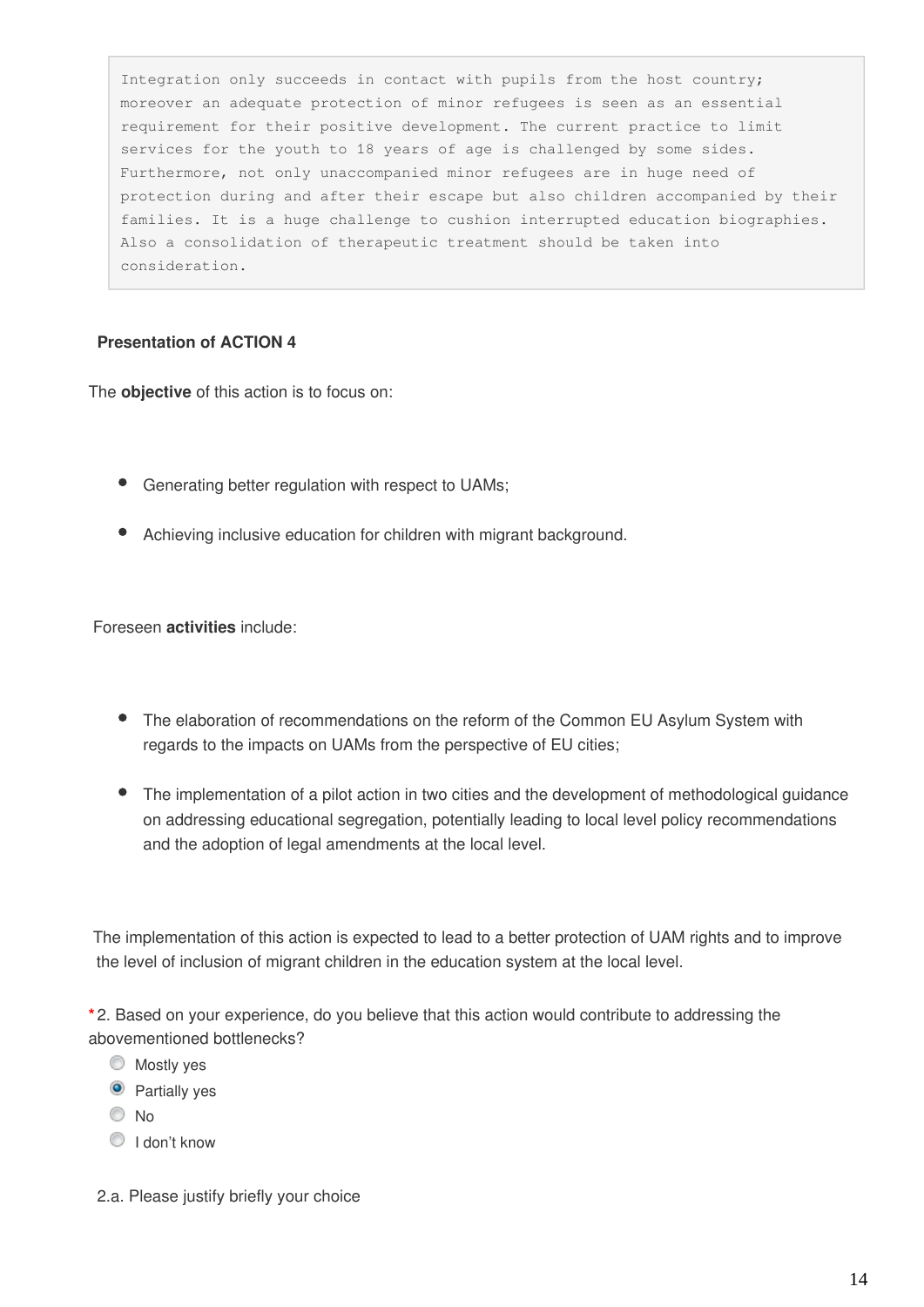We welcome the proposed measures to make recommendations (concerning the reform of the common European asylum system and for the local authorities) and to develop of methodical guidelines. All relevant factors and actors should be included in this process – also beyond the circle of participants in the thematic partnership.

In addition it makes sense to set up accommodation and care facilities for young people after reaching majority.

It is e.g. advisable to introduce opportunities for catch-up schooling for migrants over and under 18 years of age. Furthermore therapeutic treatment for minor refugees has to be enhanced. Also the participation of young migrants in leisure programmes which are linked to their schools and the inclusion of their families should be encouraged. It is recommended to develop regional strategies in order to avoid segregation in schools and to support further training of the teaching staff and voluntaries. Attempts to link the right to general schooling to the status of residence should be opposed resolutely.

The pilot project in two cities will represent an interesting sample. Yet, it will not have any representative character. The pilot project should be extended to a larger level.

There are special challenges in the case of lacking or uncertain prospects of permanent residence: The educational integration is made more difficult and there is unequal treatment, as young people with a bad prospect of residence are excluded from some measures.

**\*** 3. According to your experience, do you believe that the bottleneck presented above could be better tackled through other action(s)?

Yes

 $\odot$  No

I don't know

3.a. If yes, which other actions would you propose? Please briefly indicate which actors should be involved in its implementation

**\*** 4. Are you aware of initiatives or documentation developed at international, EU, national, regional or local level that could be relevant for this action?

**O** Yes

 $\odot$  No

4.a. If yes, thank you for providing relevant details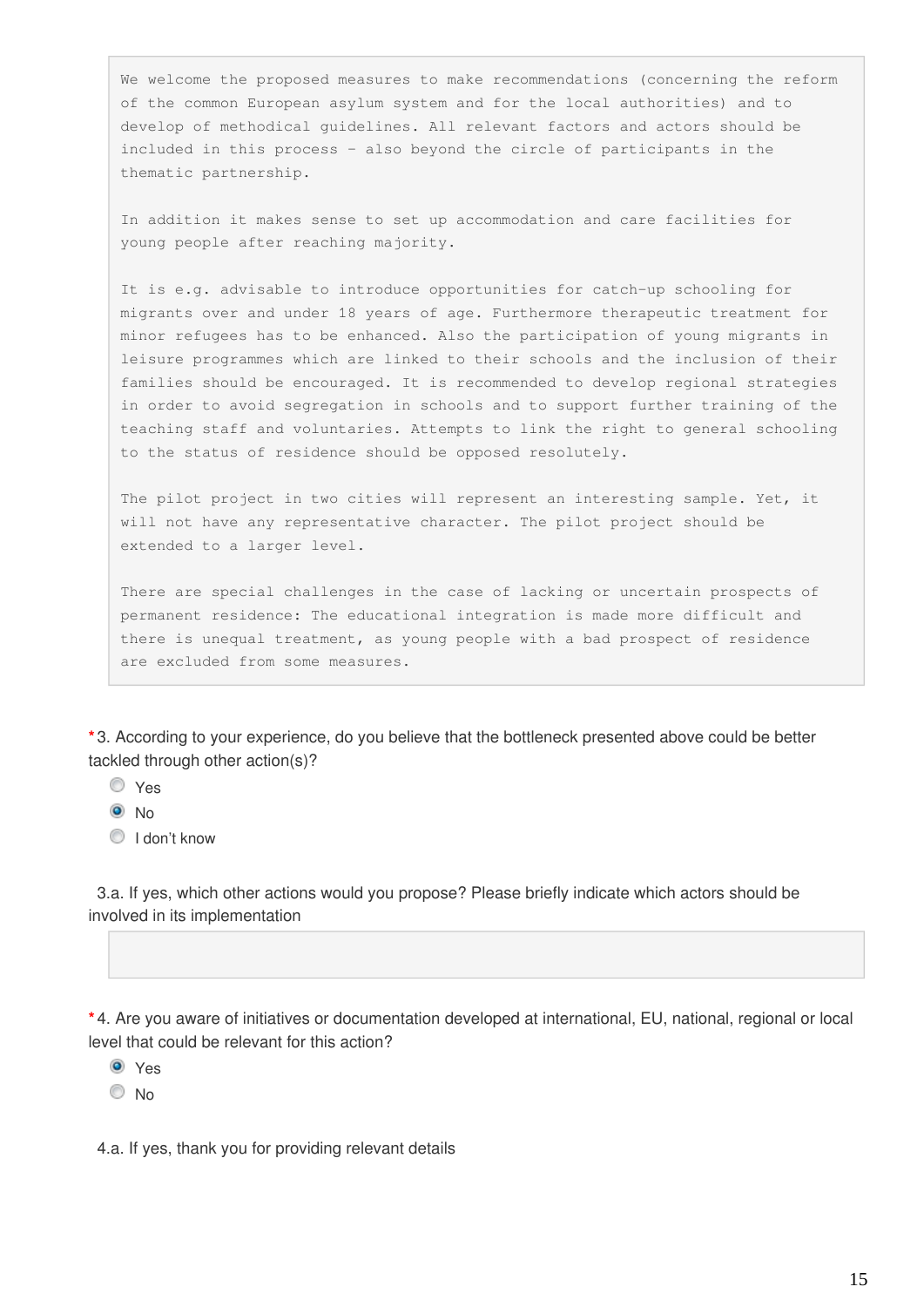```
NGOS like Pro Asyl, Flüchtlingsrat (Refugee Council) as well as the 
Bundesfachverband Unbegleitete minderjährige Flüchtlinge e.V. (Federal 
Association for Unaccompanied Minor Refugees) have published several 
recommendations for a general legal framework.
Model projects of the Saxon Ministry of State for Culture, Street School 
Dresden (of the Treberhilfe e.V. for Refugees in planning), SCHLAU-Schule 
(Bavaria), "Angekommen" (Having arrived) in Dortmund
A European study in that field: http://www.themenpool-migration.eu/dtraum05.htm
```
Could you identify other bottlenecks to be tackled with more urgency than the abovementioned ones? Please elaborate



- **O** Yes
- <sup>O</sup>No

If yes, please indicate your email address

info@ebbk.de

# **THEME 3 : Better Knowledge**

 The Urban Agenda for the EU will contribute to enhancing the knowledge base on urban issues and the exchange of best practices and knowledge. Reliable data is important for evidence-based urban policy making as well as for providing tailor-made solutions to major challenges. Initiatives taken in this context will be in accordance with the relevant EU legislation on data protection, the better use of public sector information and the promotion of big, linked and open data.

The actions presented below have been prepared by the Partnership on Inclusion of Migrants and Refugees and aim to address the Better knowledge theme.

## **[DRAFT ACTION 5 - Establish a peer to peer academy on migrant and refugee](https://ec.europa.eu/futurium/en/inclusion-migrants-and-refugees/background-paper-public-feedback#Action%205)  [integration for policy makers](https://ec.europa.eu/futurium/en/inclusion-migrants-and-refugees/background-paper-public-feedback#Action%205)**

#### **Presentation of BOTTLENECK 5 to be addressed**

This action aims at tackling the lack of the necessary expertise and capacity of local authorities to address quickly and effectively integration related challenges.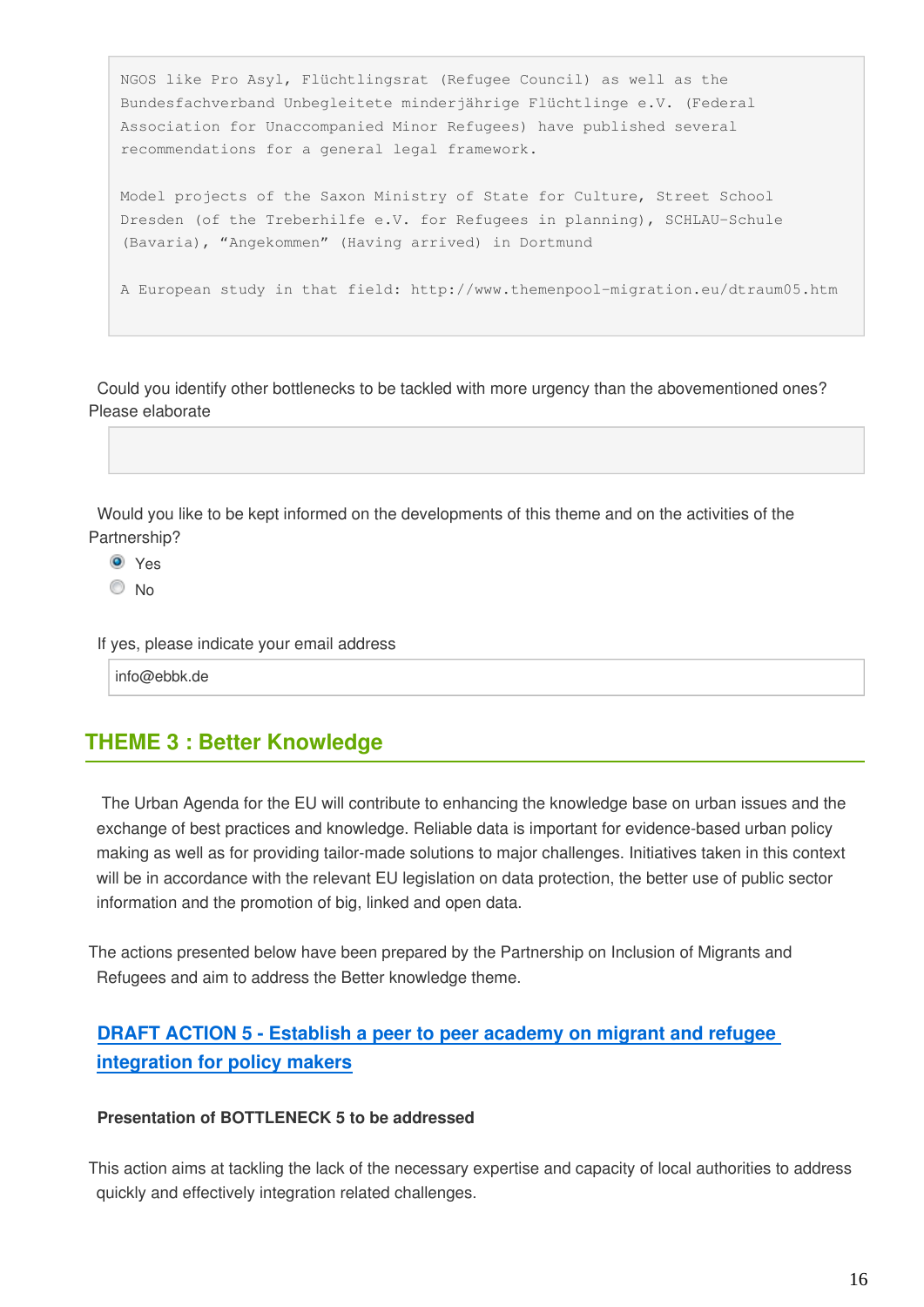1. On a scale of 1 to 5 (with 1 being the weakest and 5 the strongest), to what extent you find this issue crucial and why?

|                                                  | 1 -     | $2 -$ | $3 -$   | 4 -    | 5 -       | N  |
|--------------------------------------------------|---------|-------|---------|--------|-----------|----|
|                                                  | Weakest | Weak  | Regular | Strong | Strongest | /A |
| * To what extent you find this<br>issue crucial? |         | œ     |         | O      |           |    |

#### 1.a. Please briefly justify your score

The exchange of experiences and good practices is regarded generally as very important – be it on a local, regional, national, European or international level. There are already different offers for education, training and further training for qualified staff. It has also to be taken into account that the conditions in regards to the legal framework and the funding possibilities differ between the member states and therefore there is not always a transferability.

#### **Presentation of ACTION 5**

The **objective** of this action is to systematically share experience and best practice on integration across Europe, in order to enhance the capacity of local authorities to develop successful integration policies.

Foreseen **activities** include:

- The assessment of the needs and feasibility in setting up the academy, via the consultation of relevant stakeholders.
- The implementation and evaluation of a pilot action, consisting of 2-3 training modules, with around 10 participants per module.

The implementation of this action is expected to lead to the establishment of an academy for policy makers at the local level, which would serve as a platform for trainings and sharing of successful experience as well as a network of peers.

**\*** 2. Based on your experience, do you believe that this action would contribute to addressing the abovementioned bottlenecks?

- **Mostly yes**
- **O** Partially yes
- © No
- I don't know
- 2.a. Please justify briefly your choice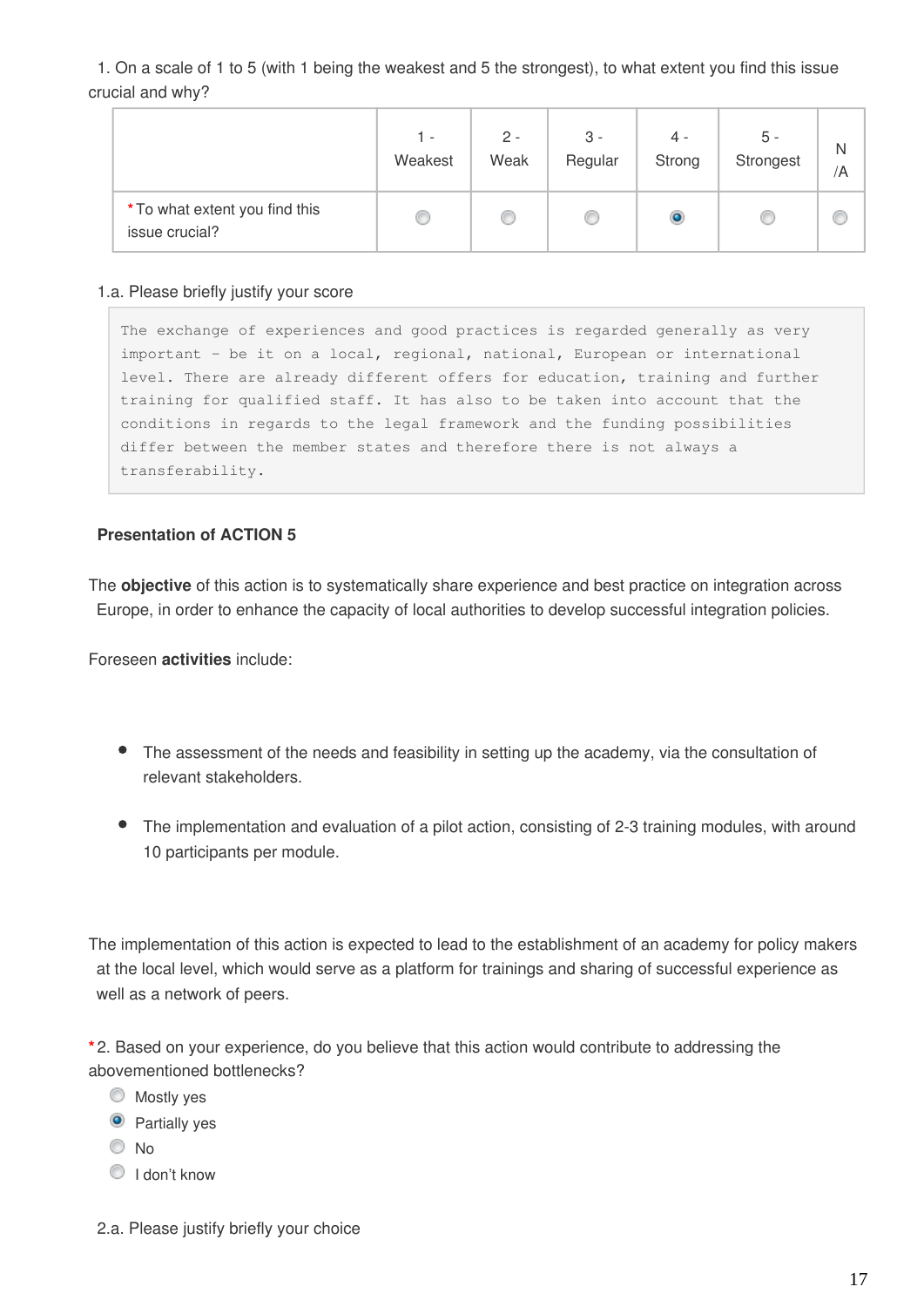A seminar offer would generally be welcomed. But the question must be raised whether the existing structures should not be used  $-$  e.g. the webinars of the Council of the Regions and congresses. The contents of the seminars have to be designed in a manner that they are transferable independently from national specifications. The improvement of the clarity and structure of the Futuriumwebsite could contribute as well to a better exchange of experiences on the European level and could encourage the use of the platform.

Additional information campaigns with films and online and print brochures are recommended.

**\*** 3. According to your experience, do you believe that the bottleneck presented above could be better tackled through other action(s)?

- Yes
- $\odot$  No
- **I** don't know

3.a. If yes, which other actions would you propose? Please briefly indicate which actors should be involved in its implementation

**\*** 4. Are you aware of initiatives or documentation developed at international, EU, national, regional or local level that could be relevant for this action?

<sup>O</sup> Yes

© No

4.a. If yes, thank you for providing relevant details

At the European level there is inter alia the network Intercultural City. This network of the European Council demonstrates that it is possible – also in the diversity within Europe – to benefit of the knowledge of your counterparts.

The networking activities of the associations of the local authorities have to be pointed out. In Germany, the Bundesintegrationsbeauftragte (Federal Commissioner for Integration) uses to meet once or twice a year the integration commissioners of the Länder and local level.

#### **[DRAFT ACTION 6 - European Migrant Advisory Board](https://ec.europa.eu/futurium/en/inclusion-migrants-and-refugees/background-paper-public-feedback#Action%206)**

#### **Presentation of BOTTLENECK 6 to be addressed**

This action aims at tackling the failure in including migrant and refugees in the design and implementation of integration and inclusion policies. Policy is made for migrant and refugees but not with them.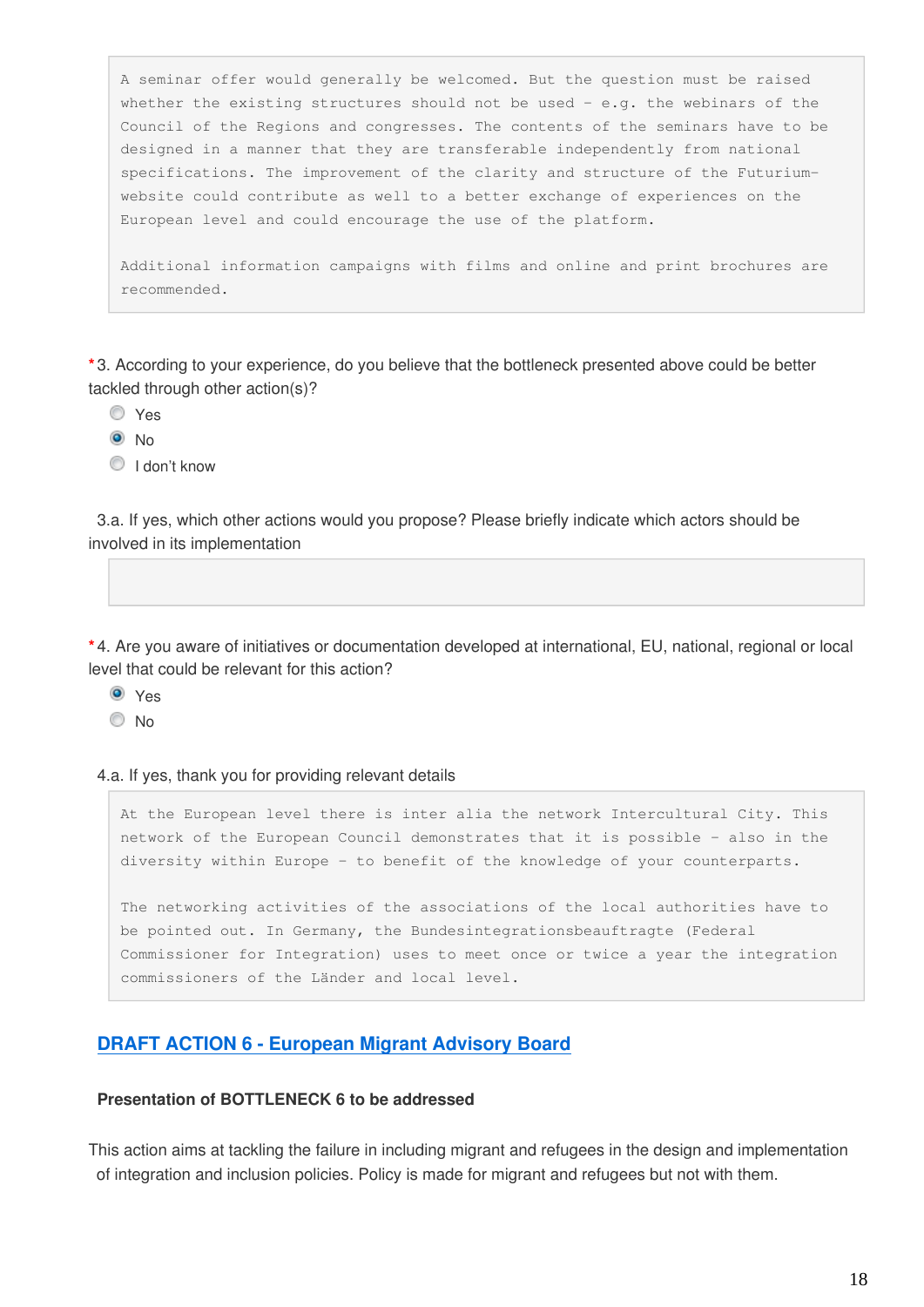1. On a scale of 1 to 5 (with 1 being the weakest and 5 the strongest), to what extent you find this issue crucial and why?

|                                                  | 1 -     | $2 -$ | $3 -$   | $4 -$     | 5 -       | N  |
|--------------------------------------------------|---------|-------|---------|-----------|-----------|----|
|                                                  | Weakest | Weak  | Regular | Strong    | Strongest | /A |
| * To what extent you find this<br>issue crucial? |         | O     | O       | $\bullet$ |           |    |

#### 1.a. Please briefly justify your score

The incorporation of the migrants' experiences into the work of the thematic partnership is important for the integration process as well as an element of an active democracy and a sign of appreciation. In practice there are sometimes difficulties to motivate migrants as their inclusion often does not have a meaning influence on decision making. The incorporation of migrants who are living in the different EU member states is of importance. It should be made sure that women and young people are involved.

It is desirable to involve migrants generally in the local integration policy. The involvement of well integrated persons with migrant background in the support of the new arrivals is highly promising. From time to time the question was raised whether a right to vote in local elections for migrants with permanent residence would be possible.

#### **Presentation of ACTION 6**

The **objective** of this action is to include migrants and refugees in the process of finding solutions to the obstacles to integration and inclusion. The implementation of this action is expected to lead to the launch of the European Migrant Advisory Board, to be officially installed in October 2017. The Board will comprise migrants and former refugees and will offer advice to the Partnership for their involvement in the development and launch of inclusion policies.

Foreseen **activities** include:

- The selection of the members of the Advisory Board and the elaboration of its organisational structure;
- The design of the program for the Advisory Board;
- The design of a monitoring and evaluation system;
- The collection of cases on which advise can be provided;
- The elaboration of a communication and marketing strategy.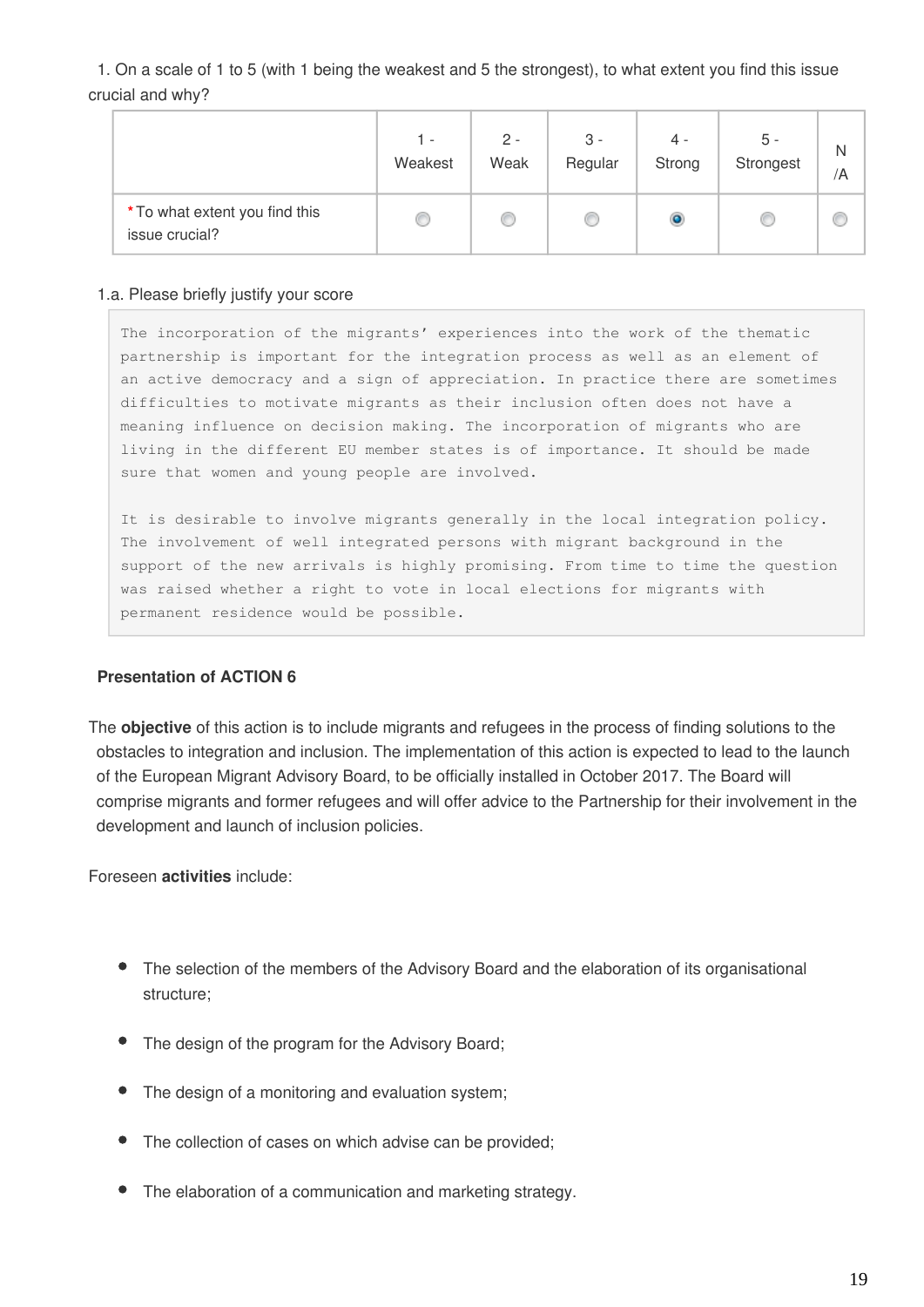**\*** 2. Based on your experience, do you believe that this action would contribute to addressing the abovementioned bottlenecks?

**Mostly yes** 

**O** Partially yes

© No

I don't know

**\*** 3. According to your experience, do you believe that the bottleneck presented above could be better tackled through other action(s)?

Yes

O No

**O** I don't know

3.a. If yes, which other actions would you propose? Please briefly indicate which actors should be involved in its implementation

**\*** 4. Are you aware of initiatives or documentation developed at international, EU, national, regional or local level that could be relevant for this action?

<sup>O</sup> Yes

<sup>O</sup>No

4.a. If yes, thank you for providing relevant details

```
- There are integration councils in many German local authorities. Those have 
joined together on the Länder and national level (e.g. LAKA-BW – Landesverband 
der kommunalen Migrantenvertretungen Baden-Württemberg)
- European Council on Refugees and Exiles (ECRE)
- The Asylum Information Database (AIDA)
- The European Legal Network on Asylum (ELENA)
- Rat für Migration e.V./Council for Migration
- Flüchtlingsdialog in Überlingen, based on "design thinking" a methodology to 
develop creative ideas (contact: e.dachauer@ueberlingen.de)
```
Could you identify other bottlenecks to be tackled with more urgency than the abovementioned ones? Please elaborate

**[DRAFT ACTION 7 - Urban indicators - Facilitating evidence based integration policies](https://ec.europa.eu/futurium/en/inclusion-migrants-and-refugees/background-paper-public-feedback#Action%207)  [in cities](https://ec.europa.eu/futurium/en/inclusion-migrants-and-refugees/background-paper-public-feedback#Action%207)**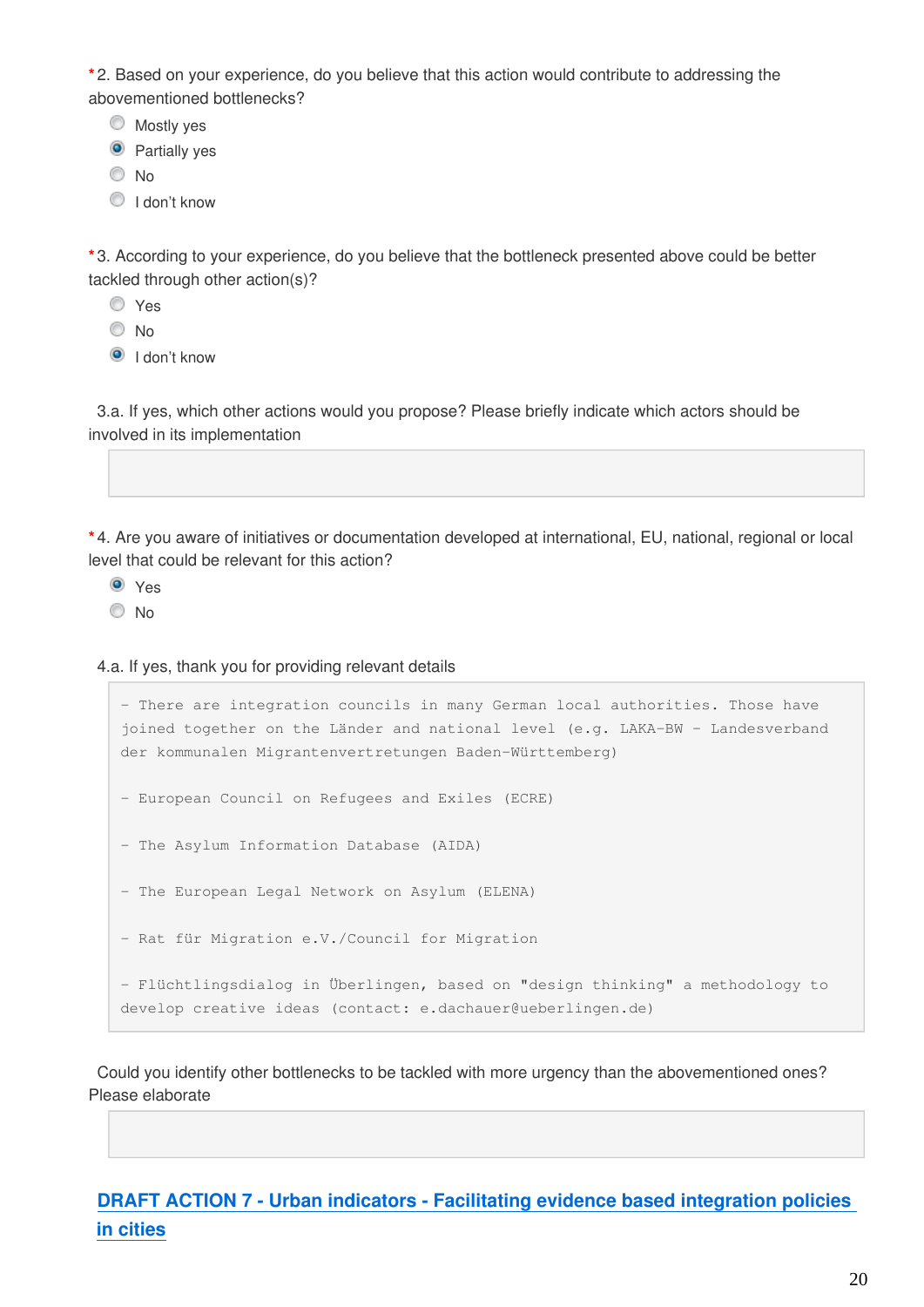#### **Presentation of BOTTLENECK 7 to be addressed**

This action aims at tackling the issue of the uneven availability of statistics on integration at a local level as well as the lack of a well-established transfer of knowledge among cities on evidence-based policy making on integration.

1. On a scale of 1 to 5 (with 1 being the weakest and 5 the strongest), to what extent you find this issue crucial and why?

|                                                  | 1 -     | $2 -$ | $3 -$   | $4 -$  | $5 -$     | N  |
|--------------------------------------------------|---------|-------|---------|--------|-----------|----|
|                                                  | Weakest | Weak  | Regular | Strong | Strongest | /A |
| * To what extent you find this<br>issue crucial? |         | ⊛     |         | O      |           |    |

#### 1.a. Please briefly justify your score

It is important to improve the statistical foundation of the integration topic and the knowledge transfer because a fact-based work is the pre-requisite for an efficient, strategic integration policy with a visible/measurable success. The existing data is incomplete, somewhat unclear and in part not comparable due to different definitions used. But the data gathering should not cause too much bureaucratic effort. It is desirable to provide the data in every EU language.

#### **Presentation of ACTION 7**

The **objective** of this action is to improve the statistical base regarding integration- on urban/regional level and to enhance the transfer of knowledge among European cities on evidence-based integration policy making .

Foreseen **activities** include:

- A review process within a Working Group bringing together cities and EU-level stakeholders.
- A state of play-analysis of current activities leading to an assessment of needs and gaps.
- The implementation of a feasibility test by Eurostat to depict immigrant integration indicators on infra-state level, based on the Labour Force Survey tables.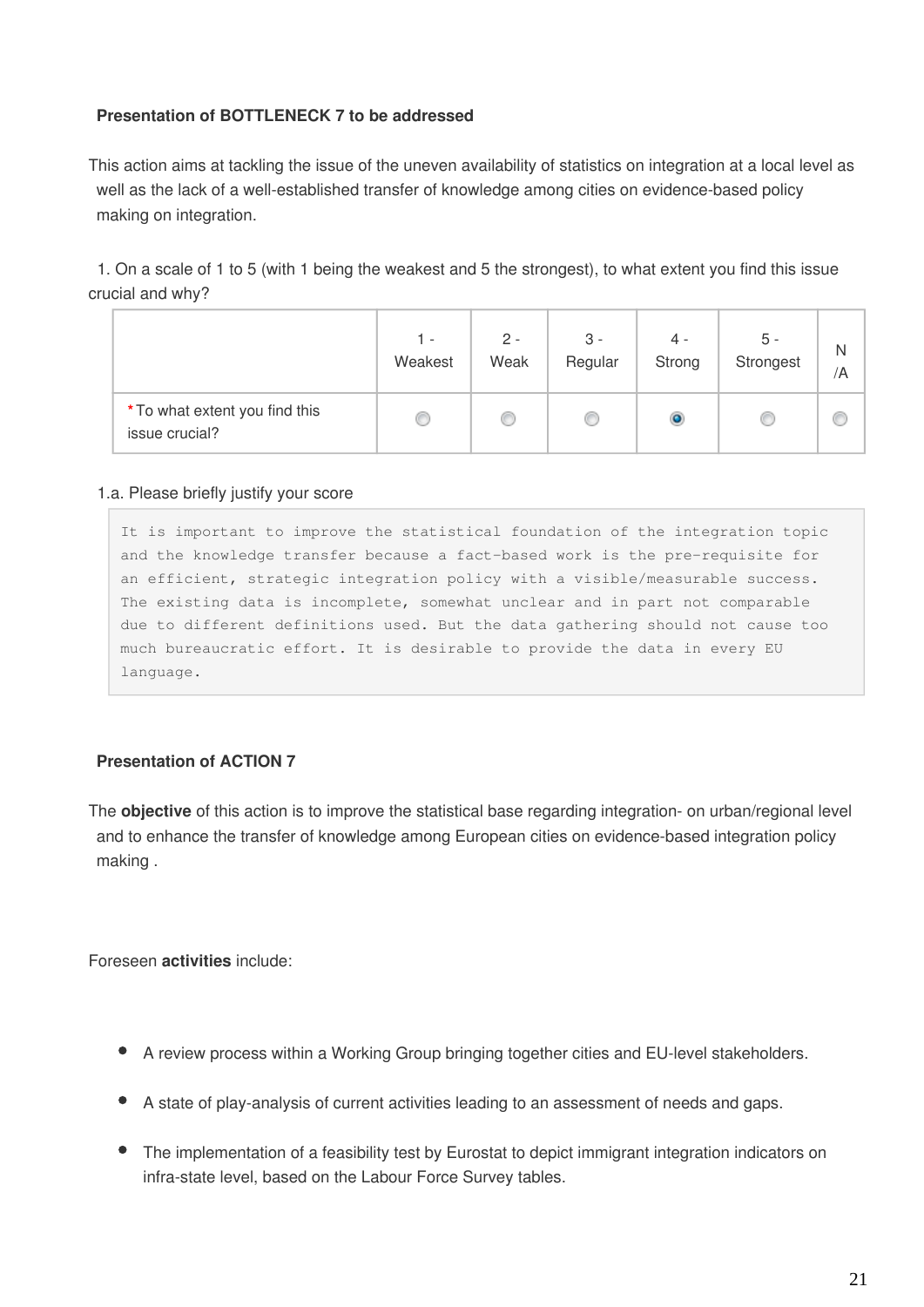- The elaboration of a report on the exploitation of various cross-country sample surveys for integration data on urban level.
- The mapping of good practices of evidence-based integration policy-making in European cities.
- The publication of an options report, containing Working Group recommendations on the way forward.

The implementation of this action is expected to lead to:

- The broadening of the European wide knowledge base on migrant integration at urban/regional level.
- The elaboration of a European toolbox for evidence-based local integration policies.

**\*** 2. Based on your experience, do you believe that this action would contribute to addressing the abovementioned bottlenecks?

- **O** Mostly yes
- **Partially yes**
- © No
- I don't know

**\*** 3. According to your experience, do you believe that the bottleneck presented above could be better tackled through other action(s)?

- Yes
- $\odot$  No
- C I don't know

3.a. If yes, which other actions would you propose? Please briefly indicate which actors should be involved in its implementation

**\*** 4. Are you aware of initiatives or documentation developed at international, EU, national, regional or local level that could be relevant for this action?

- <sup>O</sup> Yes
- © No

#### 4.a. If yes, thank you for providing relevant details

In Germany, there have already been various attempts to measure integration. There are over 100 indicators of the National Integration Plan and the indicators of the "Kommunale Gemeinschaftsstelle für Verwaltungsmanagement